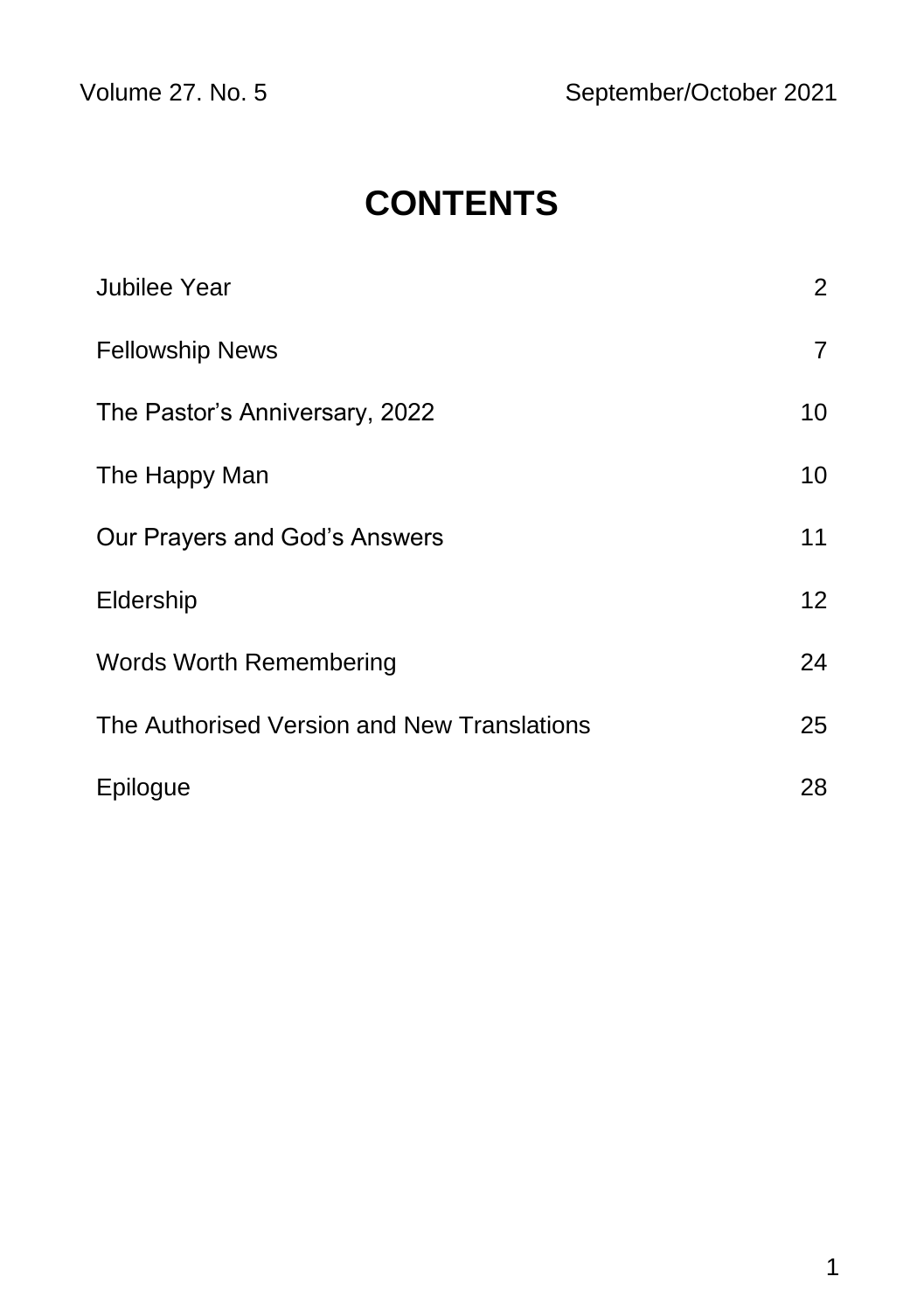## **JUBILEE YEAR!**

#### **Malcolm H. Watts**

The Lord Jesus regularly attended the synagogue on Sabbath days. Luke tells us that, after the close of his first Judean ministry, he went back to his hometown of Nazareth to be present at the morning service. The worship proceeded as normal, with psalm-singing, a reading from the Law, and the offering up of prayers; and then our Lord stood up, indicating that he wished to read the Scriptures.

A synagogue official - probably the Chazzan - handed him the scroll of Isaiah. Our Lord appears to have unrolled the scroll to the place which had been marked. Then he read the passage appointed for that service. It was from Isaiah, chapter 61, and it could hardly have been more appropriate: 'The Spirit of the Lord is upon me, because he hath anointed me to preach the gospel to the poor; he hath sent me to heal the broken-hearted, to preach deliverance to the captives, and recovering of sight to the blind, to set at liberty them that are bruised...' The last line was the climax of the whole. It declared that Messiah had come 'to preach *the acceptable year of the Lord*' (Lk. 4:19).

The allusion is almost certainly to the year of Jubilee, described for us in *Leviticus, chapter 25.*

That year would have come immediately to mind because it was generally known as 'the great year'. As a divine institution, the Jews recognized it as the 'year of the Lord'; but it was also an 'acceptable' year because God regarded it as a suitable time to grant favours. One of these was the freeing of Hebrew slaves, which explains why the Jubilee was called 'the year of liberty' (Ezek. 46:17). In the light of the prophet Isaiah's imagery - 'deliverance' and 'liberty' etc - there seems to be a very definite reference to Jubilee year.

In the Jewish Calendar, Jubilee occurred after seven weeks of years and therefore every fifty years. It was in every way a remarkable appointment, designed to foreshadow the blessings of this day of grace and the glorious period of Gospel deliverance. Hence, looking forward to our times, the same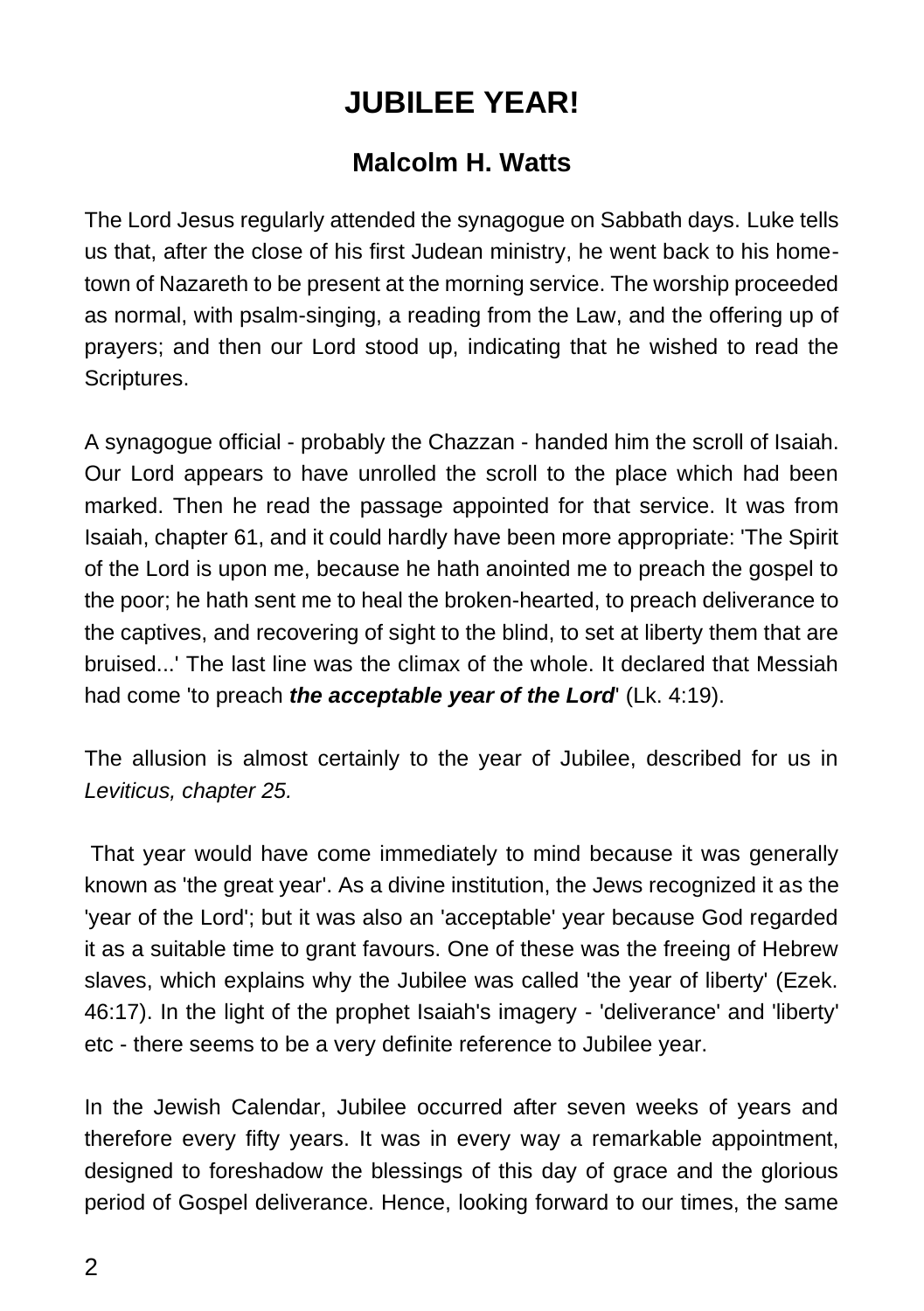prophet speaks of 'the *year* of (God's) redeemed' and he equates the '*acceptable* time' with the '*day of salvation*' (Isa. 63:4; 49:8). The apostle Paul confirms that this time of grace has now arrived. 'Behold', he says, 'now is *the accepted time*; behold now is *the day of salvation*' (2 Cor. 6:2).

Since the year of Jubilee was typical of this present age, it will be profitable to examine more closely Scripture's description of it. Before doing that, however, one or two preliminary observations should be made:

The year of Jubilee was appointed by God. The law pertaining to it began as follows: 'Thou shalt number seven sabbaths of years unto thee, seven times seven years,...And ye shall hallow the fiftieth year...' (Lev. 25:8,10); and, in the same way, God has ordained that there should be a gospel age and he even moved Old Testament prophets to predict it, saying, 'Behold, the days come, saith the Lord...' (Jer. 31:31).

Now Jubilee began immediately after one of the most important of Israel's ceremonial occasions - 'the day of atonement' (Lev. 25:9). On that day, the High Priest offered a sin offering and then entered with the blood into the Holy of Holies, there to appear before the throne of God (See: Lev. 16). It was all intended to typify and foreshadow Christ's atoning work (Heb. 9:11-14), one result of which is, of course, a Jubilee-like period of blessing for men and women everywhere.

Of further interest to us is the fact that the beginning of Jubilee coincided with the opening of a new year. It was 'on the tenth day of the seventh month': that is, the tenth day of Tishri which was actually the first month of the civil year (Lev. 25:9). This is significant in view of the fact that, in this day of grace and through the effective ministry of the Holy Spirit, sinners begin to 'live' and enjoy 'newness of life'. 'Behold', writes the apostle, 'all things are become new' (2 Cor. 5:17).

A requirement in the law regulating the Jubilee was that a trumpet had to be blown to announce its arrival. God said through Moses: 'Then shalt thou cause the trumpet of the jubilee to sound' (Lev. 25:9 - Note: 'Jubilee' seems to be derived from a Hebrew word meaning 'ram's horn' or 'trumpet'). The blowing of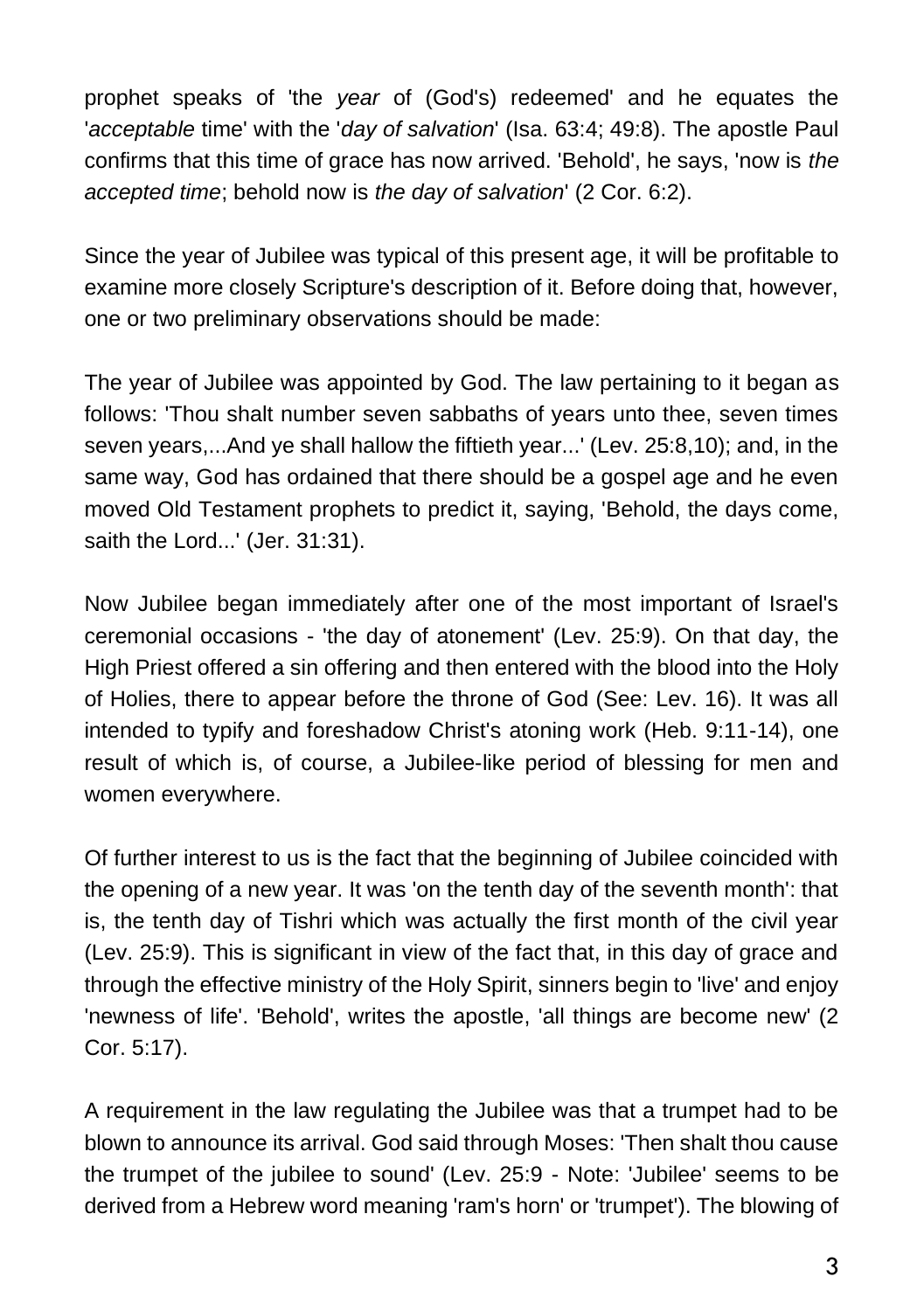a trumpet is elsewhere figurative, representing the preaching of God's Word and, more particularly, the preaching of the Gospel (Isa. 27:13; 58:1; Hos. 8:1; 1 Cor. 14:8) and it is apparently to the sound of the Jubilee trumpet that the Psalmist refers when he says, 'Blessed is the people that know the joyful sound' (Ps. 89:15). Think of the parallel for a moment. What powerful preaching introduced this present Gospel age! Why, Paul could say of those first preachers, 'their sound went into all the earth, and their words unto the ends of the world' (Rom. 10:18).

This detail deserves a further comment. God's Jubilee blessings were to be proclaimed without reservation and without restriction. The trumpet was to be blown - the proclamation was to be made - 'throughout all your land' (Lev 25:9,10). Why was the announcement made everywhere? It was because the blessing was available to everyone. It is the same with the Gospel. Ministers are sent to proclaim it freely. They should feel no embarrassment at all about this. They should feel not in the least inhibited. What did our Lord and Saviour Jesus Christ say? 'Go ye into all the world, and preach the gospel to every creature' (Mk. 16:16). 'Repentance and remission of sins should be preached in his name among all nations' (Lk. 24:47).

There can be no doubt that Jubilee was special: in fact, it was said to be sacred. God said, 'Ye shall *hallow* the fiftieth year' (Lev. 25:10). He meant that it was to be 'set apart' for the purpose which he had in mind, so that men and women could claim his gracious benefits. They could do that during the year of Jubilee - but *only* during that year. Now, in these times, God has once again appointed a season of mercy and once again he has fixed its limits. How long it will continue, who can tell? We do know, however, that some will foolishly let the season pass and will try to be saved when it is too late. One day 'the door' will be 'shut' (Matt. 25:10). The Lord Jesus solemnly said, 'Many, I say unto you, will seek to enter in, and shall not be able' (Lk. 13:25).

Yet notwithstanding it is important to stress that the Jubilee was a full year. 'Ye shall hallow the fiftieth year...a jubilee shall that fiftieth year be unto you...' (Lev. 25:10,11). How richly was grace displayed during these months! Thousands upon thousands came into blessing of God. In these Gospel days, God has similarly extended his period of mercy. Why? Because he wills that many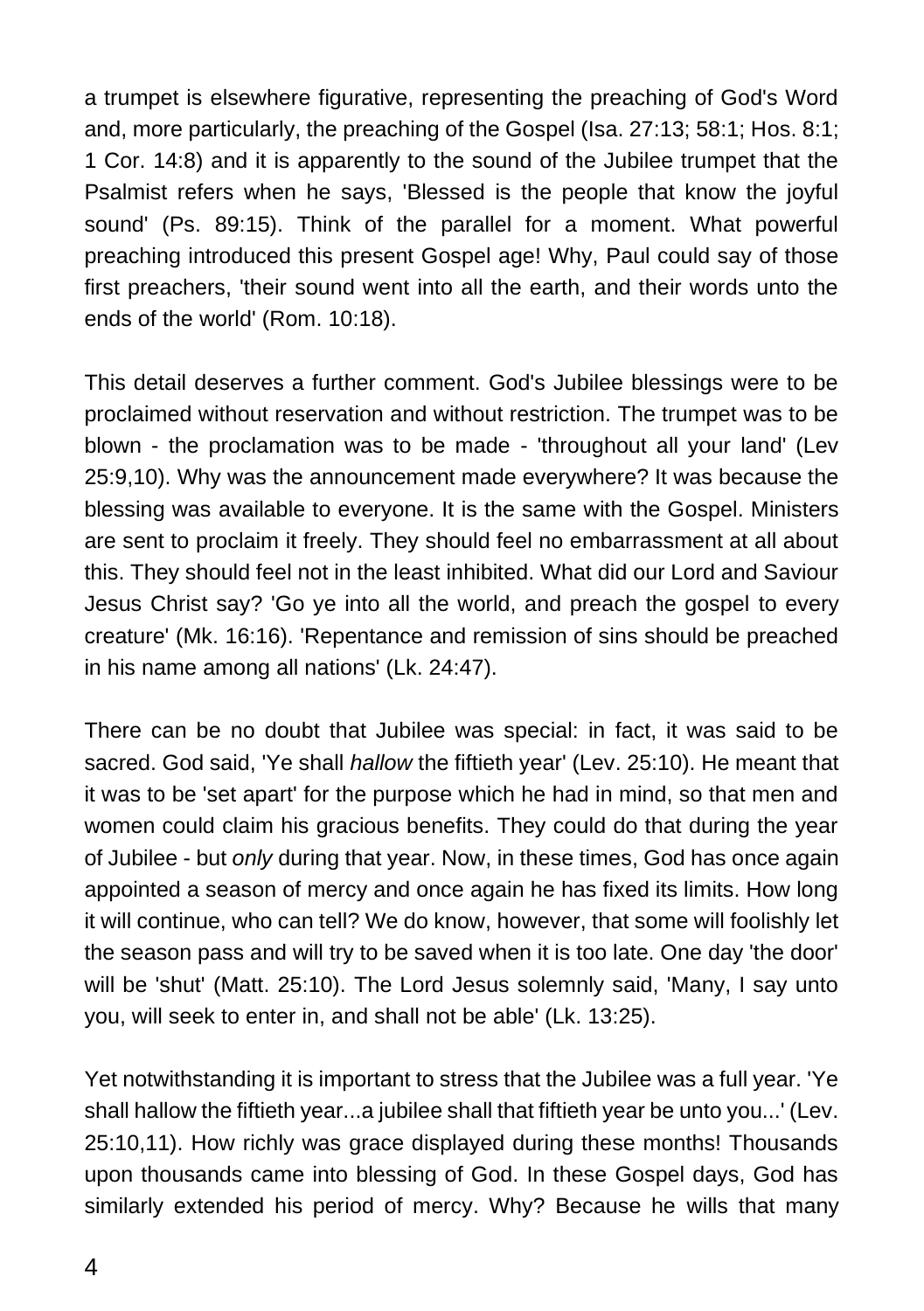precious souls should turn to Christ and be saved. 'The Lord is...longsuffering to usward, not willing that any should perish, but that all should come to repentance' (2 Pet. 3:9). The Lord Jesus did not quote the whole of Isaiah's prophecy because it was not necessary to his purpose to proceed any further. It is noteworthy, however, that Isaiah spoke of an 'acceptable year' but of a mere 'day of vengeance' (Isa. 61:2 cf. 63:4) and it appears to suggest that God's pleasure is to save rather than to judge. 'He delighteth in mercy' (Mic. 7:18).

At the Jubilee the people were wonderfully blessed; and their blessings strikingly resembled those which we receive in this Gospel age.

*1. Debts of every kind were cancelled*. Israelites who became poor and were unable to pay their debts might be compelled to sell themselves as servants, but in the Jubilee year they were freed from all their obligations. As one commentator puts it: 'The millstone of debt was to be removed from their necks'. '*If thy brother that dwelleth by thee be waxen poor, and be sold unto thee...he shall be with thee, and shall serve thee unto the year of jubilee: and then shall he depart...*' (Lev. 25:39-41). This prefigures the blessings imparted by the Gospel. As men and women, we owe God perfect obedience and, on account of our non-payment, we now owe a debt of punishment to the divine justice (Matt. 6:12; Rom. 2:5; 6:23). The good news is that Christ has assumed his people's liabilities and, through his obedience and satisfaction, believers can be forgiven all their sins. 'We have redemption through his blood, the forgiveness of sins, according to the riches of his grace' (Eph. 1:7).

*2. Deliverance and freedom were obtained.* Through reason of poverty, some people in Israel were subjected to service and even to bondage, but the year of Jubilee brought release. This applied to Israelite and non-Israelite alike (Lev. 25:39-41, 47 and 53,54). God required his priests, with the blast of their trumpets, to 'proclaim liberty throughout all the land unto all the inhabitants thereof' (Lev. 25:10). This surely points to the liberty secured by Christ and received by faith (Read again: Lk. 4:18,19). People everywhere are in bondage to the guilt and power of sin, the terrible and all-consuming wrath of God, the rigour and curse of the moral law, the fear of death and the grave, and the judgment which results in everlasting damnation (Jn. 8:24,34; Rom. 1:18; 3:19;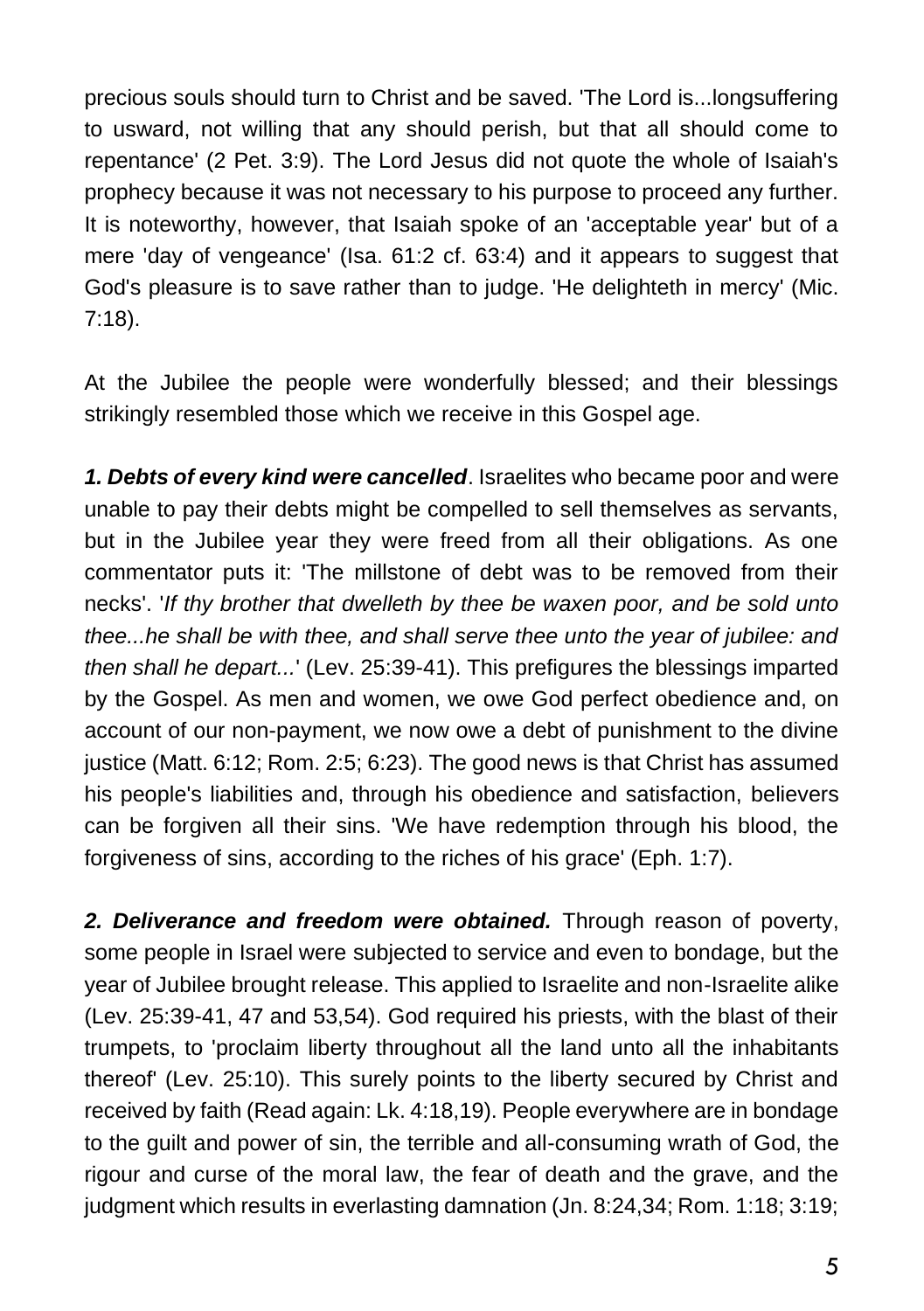Heb. 2:15; Rev. 20:12-15). Yet to every believer there is the promise of complete release. 'If the Son therefore shall make you free, ye shall be free indeed' (Jn. 8:36).

*3. There was rest from burdensome labour.* Even though a sabbatic year had just closed, the Jubilee brought exemption from toil. There was to be no agricultural work. The land was to lie fallow. God's law was quite specific about this. 'A Jubilee shall that fiftieth year be unto you: ye shall not sow, neither reap that which groweth of itself in it, nor gather the grapes in it of thy vine undressed' (Lev. 25:11). In this 'rest' we have an illustration of the 'rest' or 'peace' which the Saviour gives. The prophet Isaiah foretold it when he wrote of the Messiah, and said, 'his rest shall be glorious' (Isa. 11:10). Christ himself, however, spoke most plainly of it when addressing those who 'laboured' for salvation and who were 'heavy-laden' with guilt. He said: 'Come unto me, all ye that labour and are heavy laden, and I will give you rest' (Matt. 11:28 cf. Heb. 4:10).

*4. Abundant blessings were made available.* Since the land lay fallow in the sabbatical year as well as in the Jubilee year, the Lord granted heavy crops in preceding years to provide for all their needs. No-one suffered any lack during the Jubilee. 'I will command my blessing upon you in the sixth year, and it shall bring forth fruit for three years' (Lev. 25:21). It was as if the curse had been removed. The land became amazingly fertile. This, too, finds fulfilment in the Gospel. Christ is said to have 'redeemed us from the curse of the law' in order that 'the blessing...might come' (Gal. 3:13,14).

*5. People were restored to the families.* By reason of poverty, some may have been separated from their families, but when Jubilee arrived, there was both return and reunion. 'It shall be a jubilee unto you;...and ye shall return every man unto his family' (Lev. 25:10; cf vv 39,40). In spiritual experience, the corresponding blessing is adoption - 'an act of God's free grace, whereby we are received into the number, and have a right to all the privileges of the sons of God' (The Shorter Catechism). Sin has brought estrangement from God and his Church (Eph. 2:12; 4:17-19), but the moment a sinner receives Christ by faith, he is enrolled among God's dear children with the name and right of a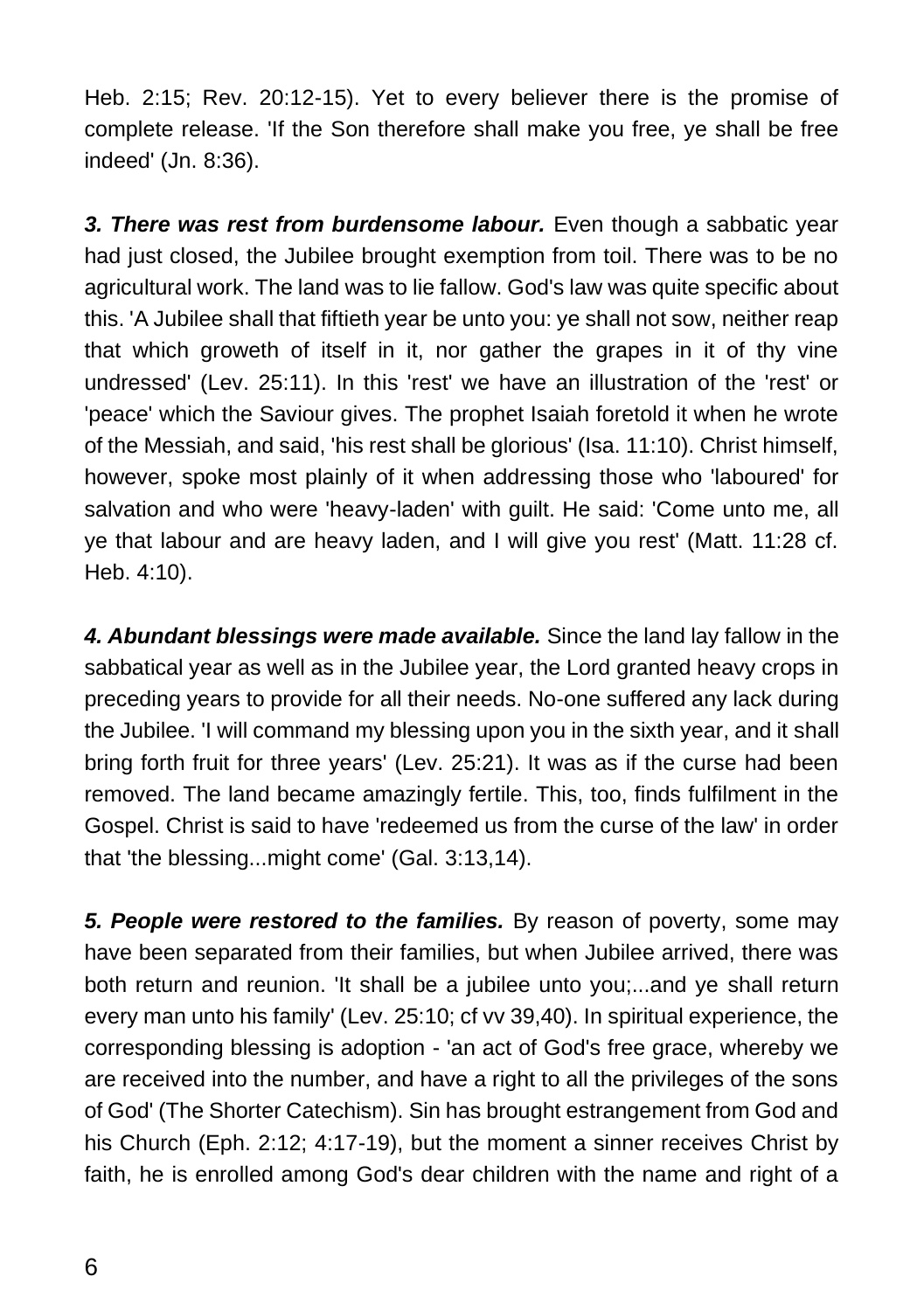son. 'As many as received him, to them gave he power to become the sons of God, even to them that believe on his name' (Jn. 1:12; Gal. 3:26).

*6. Forfeited estates returned to their original owners.* God was understood to be the great land-owner. He had determined who should have the land and he insisted on this restoration of property . So it was that, in the Jubilee, all who formerly possessed land, but who had forfeited it, received that land back again. 'In the year of this jubilee ye shall return every man unto his possession' (Lev. 25:13; cf. v. 10). This corresponds to 'Paradise Lost' and 'Paradise Regained'. Through sin, we lost our title-deeds to heaven (Rom 3:23), but the God of grace, through the redemptive work of his Son, is pleased to place them once again in hands of his believing people. Thus we have an assured hope of 'an inheritance incorruptible, and undefiled, and that fadeth not away, reserved in heaven' (1 Pet. 1:4).

*7. In God's safe-keeping, perfect peace was enjoyed.* It was the promise of God. Whatever the Israelites might have to face in the way of trouble or danger, the Lord assured them that they had no need to fear. He would take care of them. He would look after them. His words to them were: 'Ye shall dwell in the land in safety' (Lev. 25:18). Such a promise belongs to believers in these times. 'Kept by the power of God', the Lord will 'deliver' and 'preserve' them, even to 'his heavenly kingdom' (1 Pet. 1:5; 2 Tim. 4:18). We believe in the eternal security of all those who have been chosen, redeemed, and called. We have it from the lips of our Saviour - 'They shall never perish' (Jn. 10:28).

Christ came to introduce the Jubilee. What do you know of its blessings? If you repent of sin and believe the Gospel, trusting in the Lord Jesus Christ, these blessings shall be yours - now and throughout all eternity!

### **FELLOWSHIP NEWS**

### **Liz Storey**

On the Saturday 17 July the Seniors headed down to the beach for a day out. Although the journey down was very slow (due to the majority of the population heading in the same direction on a gloriously hot and sunny day) a great time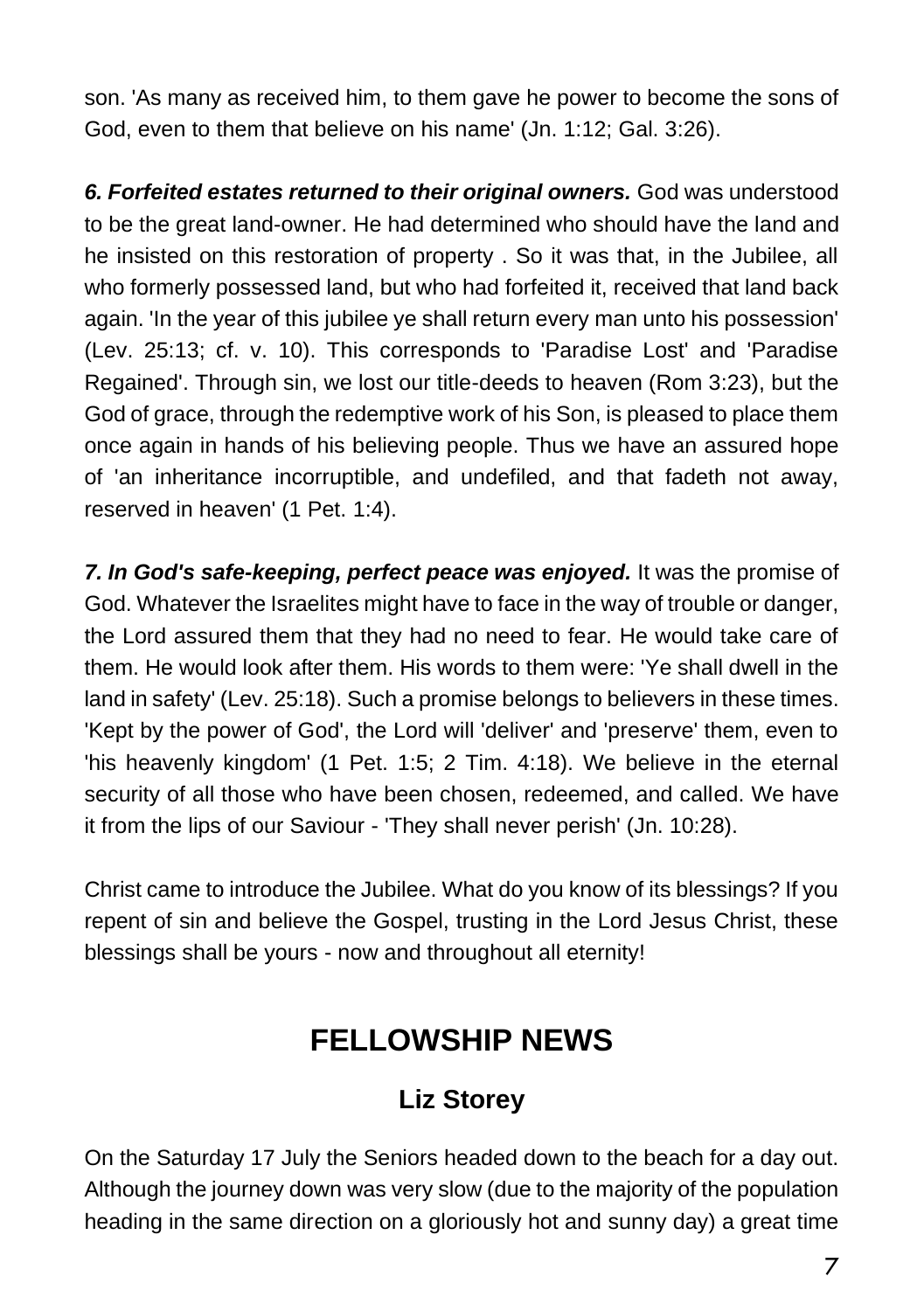was had. Peter & Sue kindly gave them the loan of their beach hut (where lots of hot dogs were consumed) and the rest of the day was spent paddle boarding and swimming in the sea, much to everyone's enjoyment! We thank God that they had a happy time and were kept safe and continue to pray for the group as they have a summer break and look to the Lord to provide for the start of a New Term in September.

Although the youthwork is now on a summer break, lots of plans need to be made for the new term, and we are especially thankful that the Sunday School will be resuming again. Please pray for Tim and the teachers who will be involved in this work. The start date for the Autumn term for Seniors and Sunday School is the Lord's Day 5 September.

The Church has organized a First Aid Training Course for members involved in various aspects of Church Service. It will be held in the Church building on Saturday 16 October but further details will be available nearer the time.

Since the last edition of the Messenger, Nathan & Phoebe D have both undergone operations and we are thankful to know they are making a good recovery. We pray that they will know benefit from their treatments and Phoebe, we especially pray that you will be spared now from further episodes of tonsilitis.

Peter P has also recently been unwell and is awaiting a Consultant's appointment at the hospital to determine any further treatment that he may require.

Carol R has also been in our prayers, as she has been suffering greatly with frequent episodes of vertigo. These episodes are very debilitating and although she has started on some medication the effectiveness is presently quite minimal. Please pray that the appointment she needs with the Doctor will be brought forward and that some relief of her symptoms will be granted to her quickly.

Peter & Sue's niece, Holly was involved in a very serious road traffic accident and we have been much in prayer for her and the family since then. She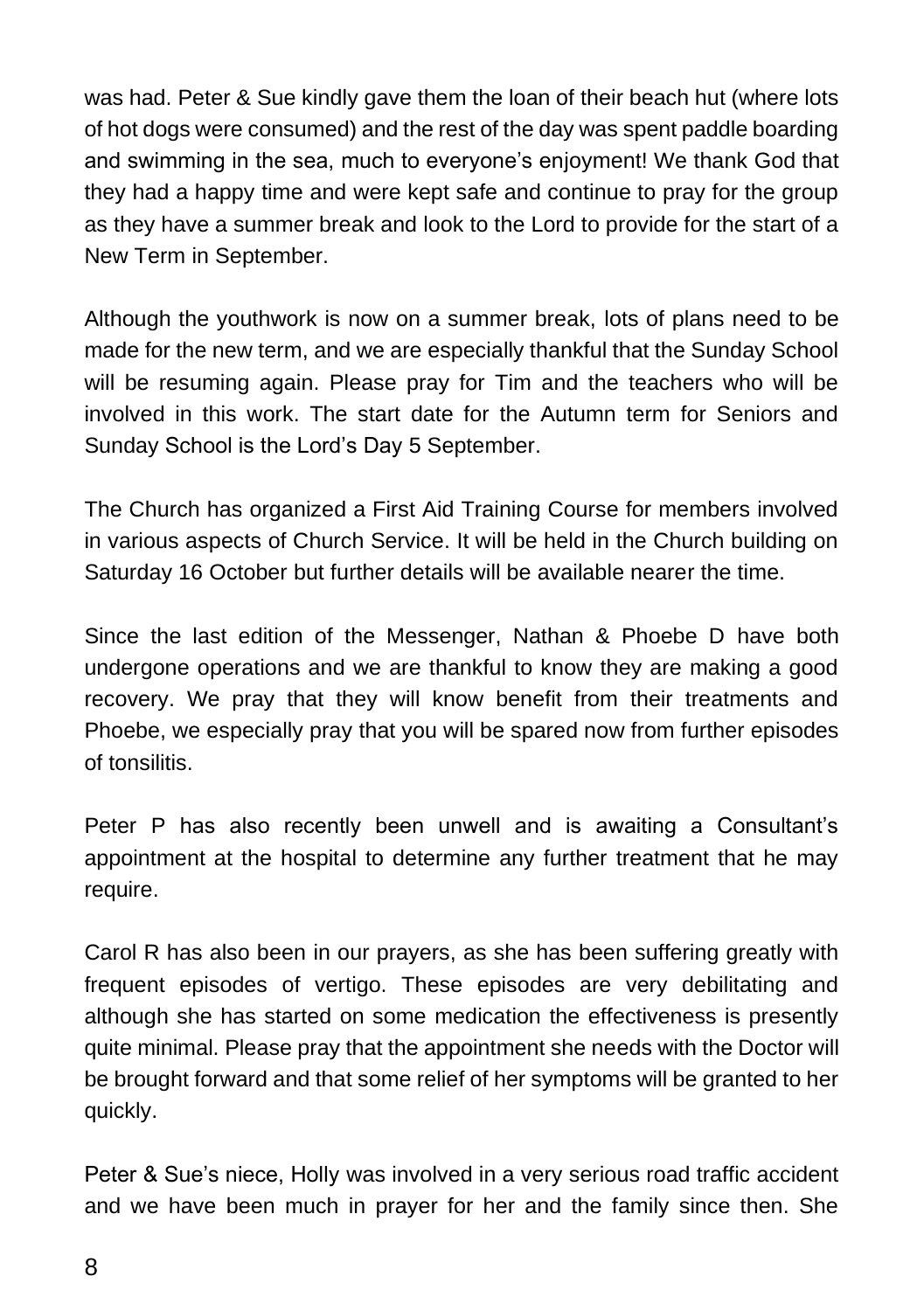sustained a serious head injury and multiple fractures and has been in ICU at Southampton in a critical condition. Sue reports that although Holly is still in a very serious condition, she has been stable enough to have surgery to stabilize her fractures. They are also encouraged by the knowledge that although she is still ventilated, she is breathing a little on her own. We are asked to pray that she will soon be able to be transferred to her local hospital in Reading. The extent of any long-term implications from her injuries, including her head injury are still not known, but the family have asked that we pray that should she need rehabilitation in the future, a place at a Rehab Centre in Oxford would have a bed for her.

For our prayers, Dan Tribe has a number of preaching engagements in the coming months which include, Whiddon Valley Barnstaple on 29 August, Grace Reformed Baptist Church, Hilperton, on 5 September, Uxbridge Road Tabernacle on 12 September and Providence Chapel, Cheltenham on 26 September. We pray too that he and Jenni will know the Lord's leading as to where he would have them serve Him in the days to come.

We are so thankful to God that, in His grace and mercy to us, John Thackway from Holywell has accepted the church's call to him to be our next Pastor. John and Margaret were to move to Salisbury in October. However, this will now be deferred because Margaret needs treatment for breast-cancer. A tumour was recently discovered which can only be treated by a course of chemotherapy over a six-month period, followed by surgery. This will mean, in the Lord's will, they will be moving to us next year. Such an unexpected turn of events surprises us, but we know that the Lord sometimes leads us in mysterious ways. Such "cross-providences" remind us that our times are in His hand (Psalm 31:15), not ours. We bow to His sovereign will, confident that a wise and kind heavenly Father leads us "by the right way" (Psalm 107:7). We assure Margaret of our prayers for the treatment now begun, that the Lord will minimise the side-effects and maximise the benefits, leading to a good recovery. Also, for John, that the Lord will uphold him over the coming months. We also prayerfully remember the church at Holywell. May God richly bless and keep His people there and meet their every need.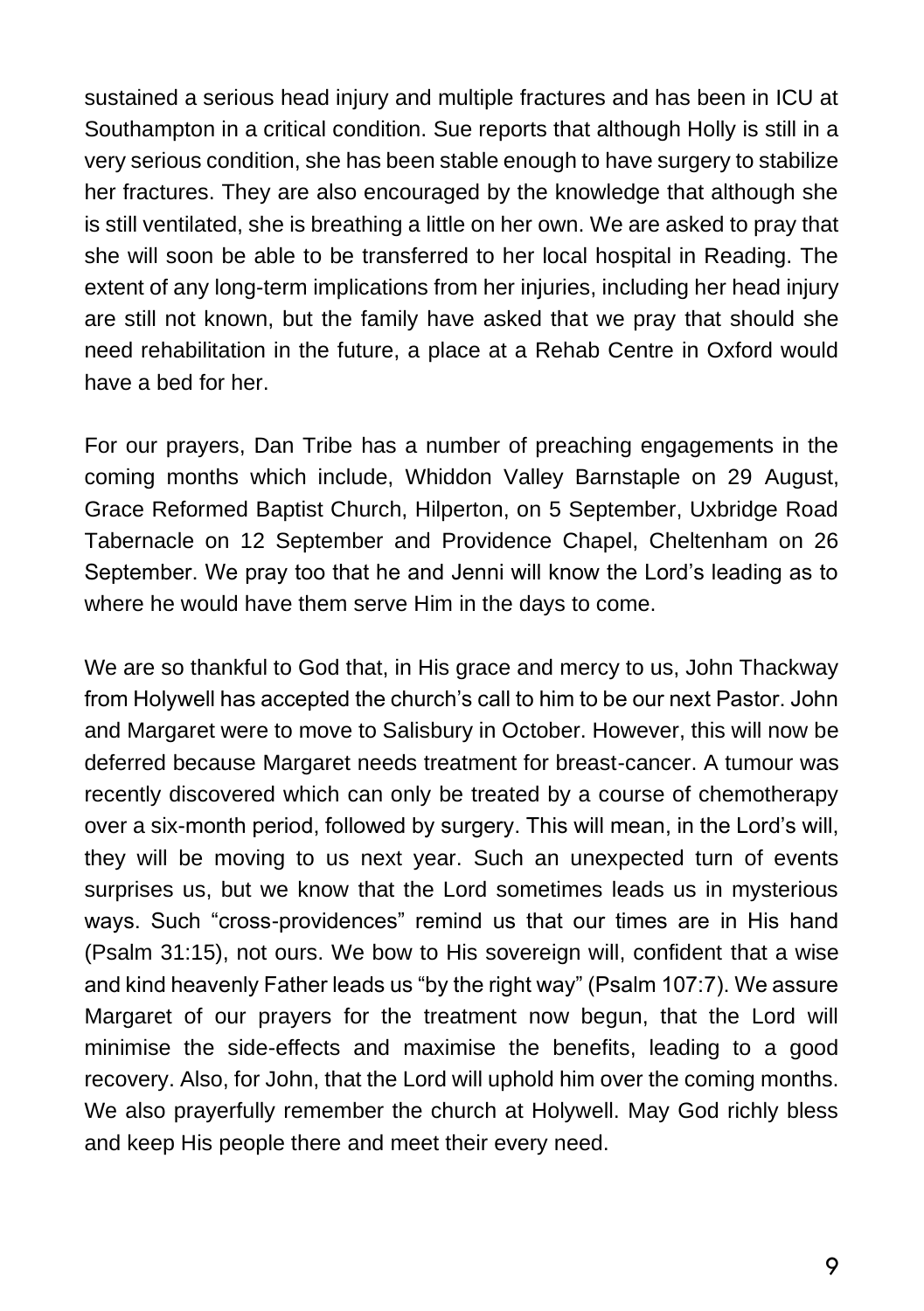## **THE PASTOR'S ANNIVERSARY, 2022**

We have new dates for the special meeting and services to mark Rev Malcolm Watts's recent retirement and his 50 years as the Minister of Emmanuel Church, Salisbury. This had been planned for earlier in the year, but, due to COVID lockdowns, it proved to be not possible, and it was therefore postponed.

God willing, the new dates will be **Saturday, 26 March, and the Lord's Day, 27 March, 2022**. As before, the Ministers preaching that weekend will be **Revs. Dewi Higham (Cardiff), Maurice Roberts (Inverness), and William Macleod (Glasgow)** and it is hoped that their wives will be able to accompany them for this occasion. All being well, **Rev. John Thackway** will also be present and taking part in these meetings and services.

Please note these new dates and, if at all possible, please join with us at this time, as we remember God's great goodness and faithfulness over the last 50 years.

### **THE HAPPY MAN**

### **Lachlan Mackenzie (1754-1819), Lochcarron**

The happy man was born in the city of Regeneration in the parish of Repentance unto Life. He was educated at the school of Obedience. He has a large estate in the county of Christian Contentment, and many times does jobs of self-denial, wears the garment of Humility, and has another suit to put on when he goes to Court, called the Robe of Christ's Righteousness. He often walks in the valley of Self-Abasement, and sometimes climbs the mountains of Heavenly-mindedness. He breakfasts every morning on Spiritual Prayer, and sups every evening on the same. He has meat to eat that the world knows not of, and his drink is the sincere milk of the Word of God. Thus happy he lives, and happy he dies. Happy is he who has Gospel Submission in his will, due order in his affections, sound peace in his conscience, real divinity in his breast; the Redeemer's yoke on his neck, a vain world under his feet, and a crown of glory over his head. Happy is the life of that man who believes firmly,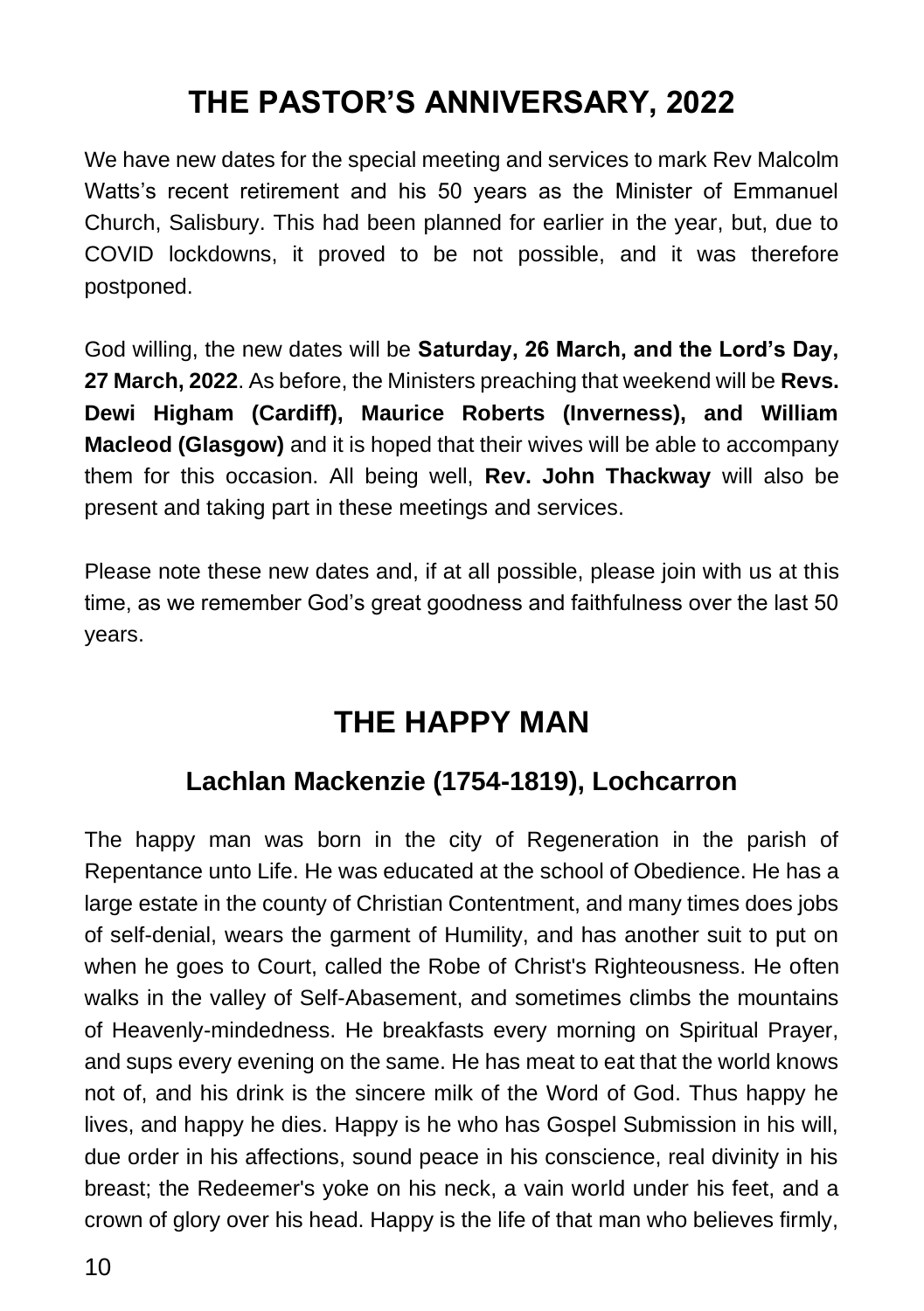prays fervently, walks patiently, works abundantly, lives holily, dies daily, watches his heart, guides his senses, redeems his time, loves Christ, and longs for glory. He is necessitated to take the world on his way to heaven, but he walks through it as fast as he can, and all his business by the way is to make himself and others happy. Take him all in all, in two words, he is a Man and a Christian.

### **OUR PRAYERS AND GOD'S ANSWERS**

*I asked for strength and God gave me difficulties to make me strong.*

*I asked for wisdom and God gave me problems to solve.*

*I asked for prosperity and God gave me brawn and brains to work.*

*I asked for courage and God gave me dangers to overcome.*

*I asked for patience and God placed me in situations where I was forced to wait.*

*I asked for love and God gave me troubled people to help*

*I asked for favours and God have me opportunities.*

*I received nothing I wanted, but I received everything I needed.*

*My prayers have all been answered.*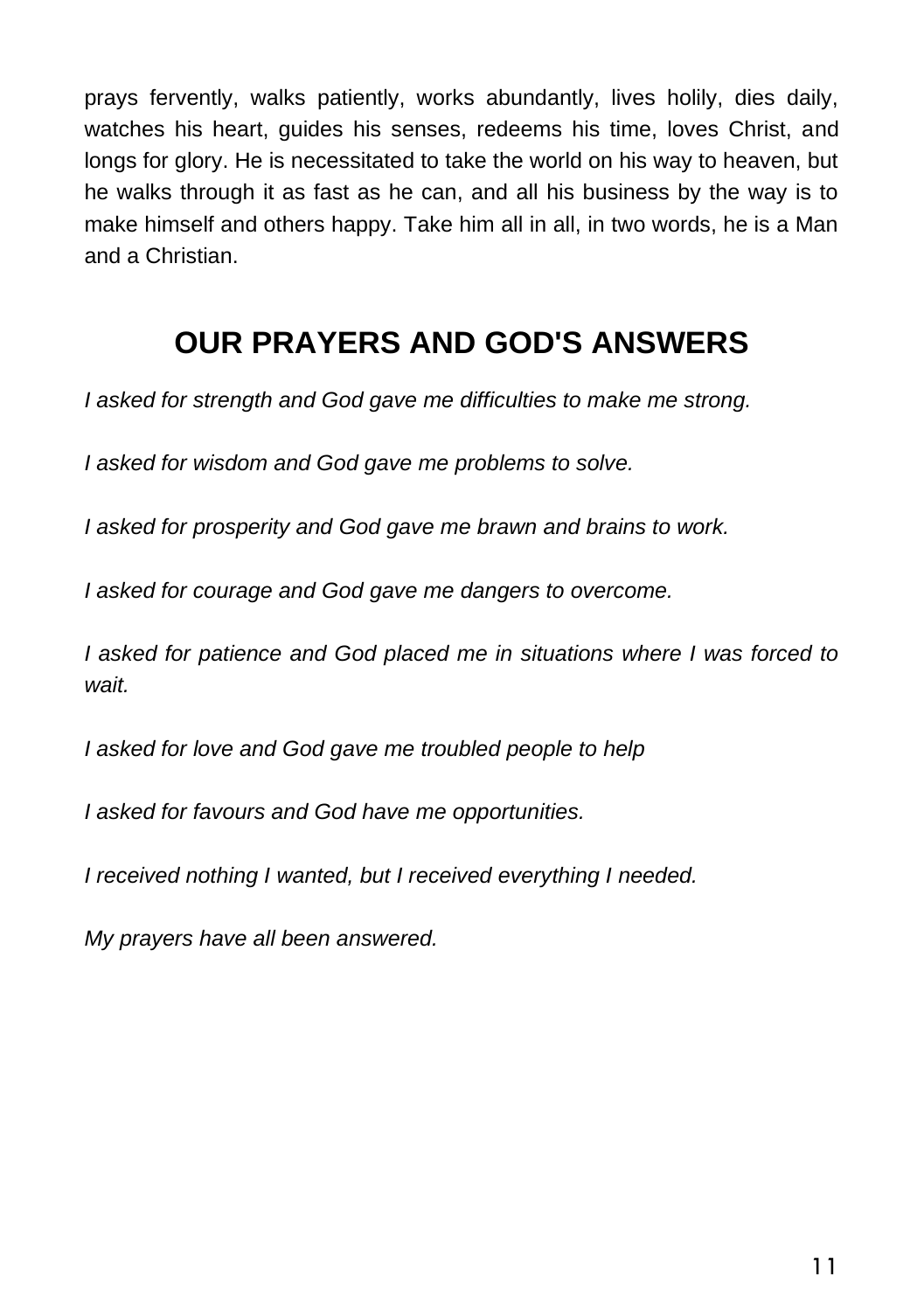## **ELDERSHIP**

### **Malcolm H. Watts**

The contemporary trend is away from the New Testament pattern of church order and that is why, as evangelicals, we need to re-examine biblical teaching on this subject.

#### **The Headship of Christ**

1). All church-authority belongs to our Lord Jesus Christ (Isa. 9:6,7; Matt. 28:18; Col. 1:18) but He grants authority to duly appointed officers whose function in the church is to see that His Will is done. It is true that the church sets men apart for office but it can never exercise Christ's prerogative and invest men with authority and rule. "Elders", As Dr. John Owen rightly maintains, some "have their power by the church, yet they have it not *from* the church." This is certainly the scriptural position: "*He* gave...some pastors and teachers," (Eph. 4:11; cf. Acts 20:28; 1 Cor. 12:28). Such officers, far from being church delegates appointed to please the majority, are actually the servants of the Lord Jesus Christ and therefore accountable to Him. (2 Cor. 4:1; Heb. 13:17). They should at all times remember Paul's words: "If I yet pleased men, I should not be the servant of Christ." (Gal.1:10).

2). Since Christ's rule is an absolute monarchy, none can exercise arbitrary control of the church. Once men begin to impose their wills upon the membership, binding consciences to mere opinion and view-point, they usurp the power of the Son of God and are guilty of an attempt to dethrone Him. Christ is King; and, as Dr. Dabney says, "the sceptre of Christ's kingdom is His Word." The duty of those in office is to declare, to administer and to enforce the law of Christ revealed in Scripture: - "teaching them to observe all things whatsoever I have commanded you." (Matt. 28:20). Men appointed "over a house" may be "stewards" (e.g. 1 Kings 16:9 — "steward of his house" accurately describes "who was over the house" — margin; Gen. 43:16,19 the words "ruler" and "steward" in the Authorised Version describe the same officer). This is exactly how it is with church officers. Although "over you in the Lord" (1 Thess. 5:12), they are "stewards of God" (Titus 1:7). In other words,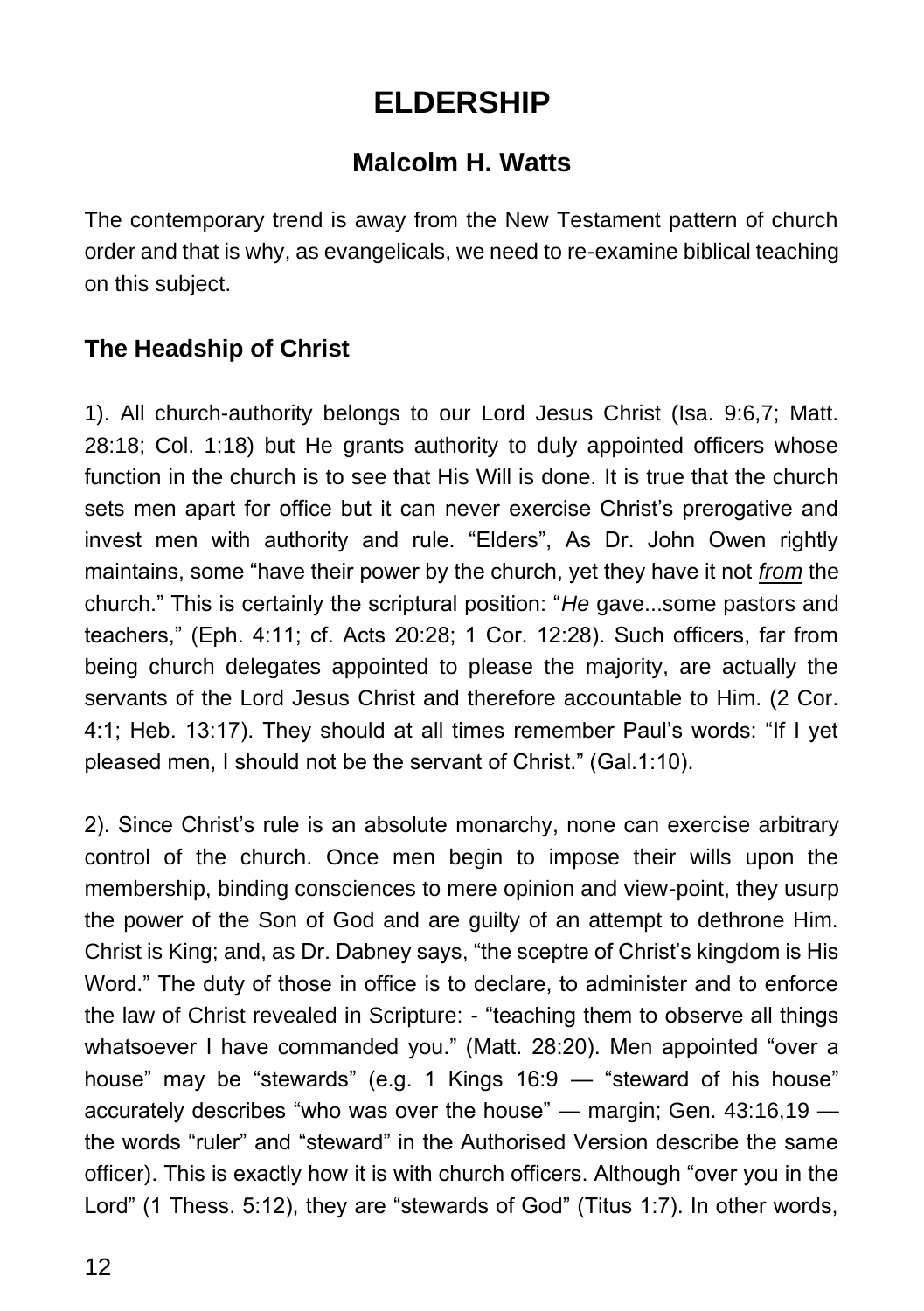they have real authority but it is an authority to carry out what is in God's Word - the statute-book of Christ's kingdom.

3). Jesus Christ is "Lord". No-one must ever encroach upon His prerogative by an unreasonable exercise of their power. Men are warned not to act as "lords over God's heritage." (1 Pet. 5:3). The expression is a strong one in the original, conveying the idea of "high-handed rule" or, as it is in the margin, "overrule". It indicates domination and even oppression. Nothing, of course, could be more alien to the spirit of New Testament Christianity. The Lord Jesus Himself said: "Ye know that they which are accounted to rule over the Gentiles exercise lordship over them (the word used in 1 Pet 5:3 and applied in Acts 19:16 to a possessed man "overcoming" others); and their great ones exercise authority upon them (a parallel word, again with the preposition "kata" which supplies the thought of coming "down" on people with authority and power), *so shall it not be among you*: but whosoever shall be great among you, shall be your minister: and whosoever of you will be the chiefest, shall be servant of all. (Mk 10:42;43; cf. Matt 20:25,26; Lk 22:25,26). In Christ's kingdom, so unlike the kingdoms of this world, the secret of good rule lies not in a "lordly" spirit but in that spiritual and loving leadership which always keeps the best interests of others at heart.

4). Those who rule do so under the Lord Jesus, and they must "rule well" if they are to receive the esteem and respect so vital to them in their work. The apostle says: "Let the elders that rule well be counted worthy of double honour." (1 Tim. 5:17) What is it then to "rule well"? It is to discharge the duties of the office:

1. *faithfully*, making sure that church affairs are regulated according to the laws and rules of Christ (I Cor. 4:2);

2. *willingly*, being motivated not so much by the call of duty as by a sincere desire to care for God's people (1 Pet. 5:2);

3, *diligently*, devoting all possible time and effort to pastoral work within the church (Rorn. 12:8);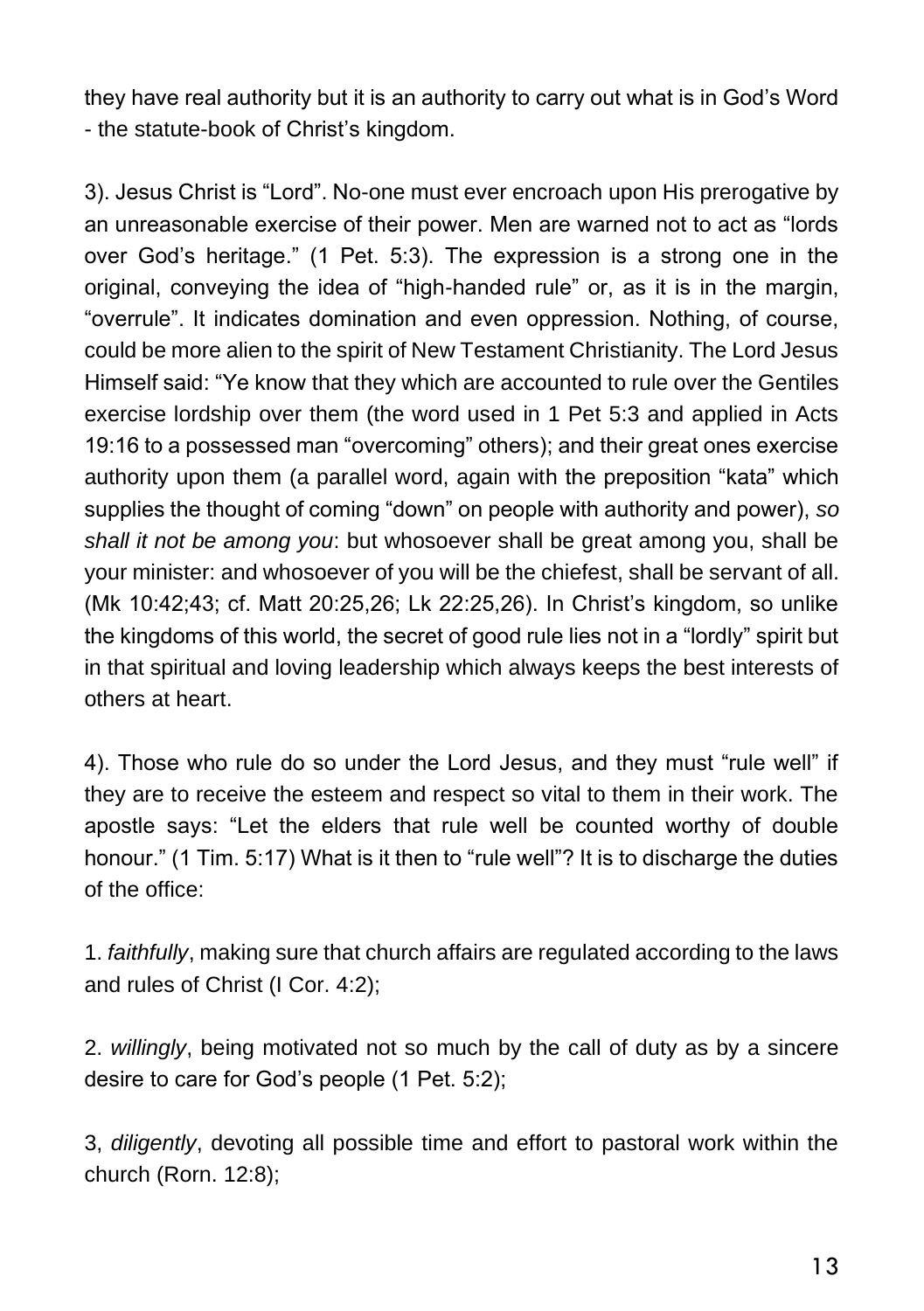4. *humbly*, having a deep consciousness of human weakness and a continual awareness of the need for divine grace (Gal. 6:1);

5. *wisely*, at all times evidencing the spiritual discernment and sound judgment essential to good government (Matt. 24:45);

6. *patiently*, maintaining even under great provocation, a calm and unruffled spirit (2 Tim. 2:24); and

7. *carefully*, always keeping in mind that a strict account of their stewardship has to be given on the solemn Day of Judgment (Heb. 13:17).

These verses impress upon us the demanding nature of the work of leading Christ's Church. All who desire to rule well should recognize, in addition to what has so far been written, that their great responsibility is to the local church which the Lord has specially entrusted to their care: "Take heed therefore unto yourselves, and to all the flock over the which the Holy Ghost has made you overseers, to feed the church of God, which He hath purchased with His own blood." (Acts 20:28).

5). Christ has leaders in His church, and He has invested them with authority. Although the power of government lies with them, it is the Lord's Will that they should act "with the concurrence and consent of the brethren." (New England Confession of Faith, 1680). The church, let it be remembered, is a company of believers joined together by mutual covenant and therefore all its members have responsibilities. The principle of responsible membership is most adequately expressed in "the church meeting". Here the church acts collectively, in accordance with New Testament teaching (Matt.18:17; Acts 1:23—26; 6:2—6; 13:1—3; 15:22; 1 Cor. 5:4, 5; 2 Cor. 1:6—8).

A basic and fundamental truth is that a church, properly instituted, is an assembly of Christians (Acts 2:47; Rom. 1:6; 1 Cor 1:2), some of whom are called to special office (Acts 6: 2-4; 14:22; Phil. 1:1). The officers differ from ordinary members in the following ways: they have been given gifts to qualify them for special service (Rom. 12: 6—8; 1 Pet. 4: 10,11); they have been recognised by the church and formally set apart to specific church functions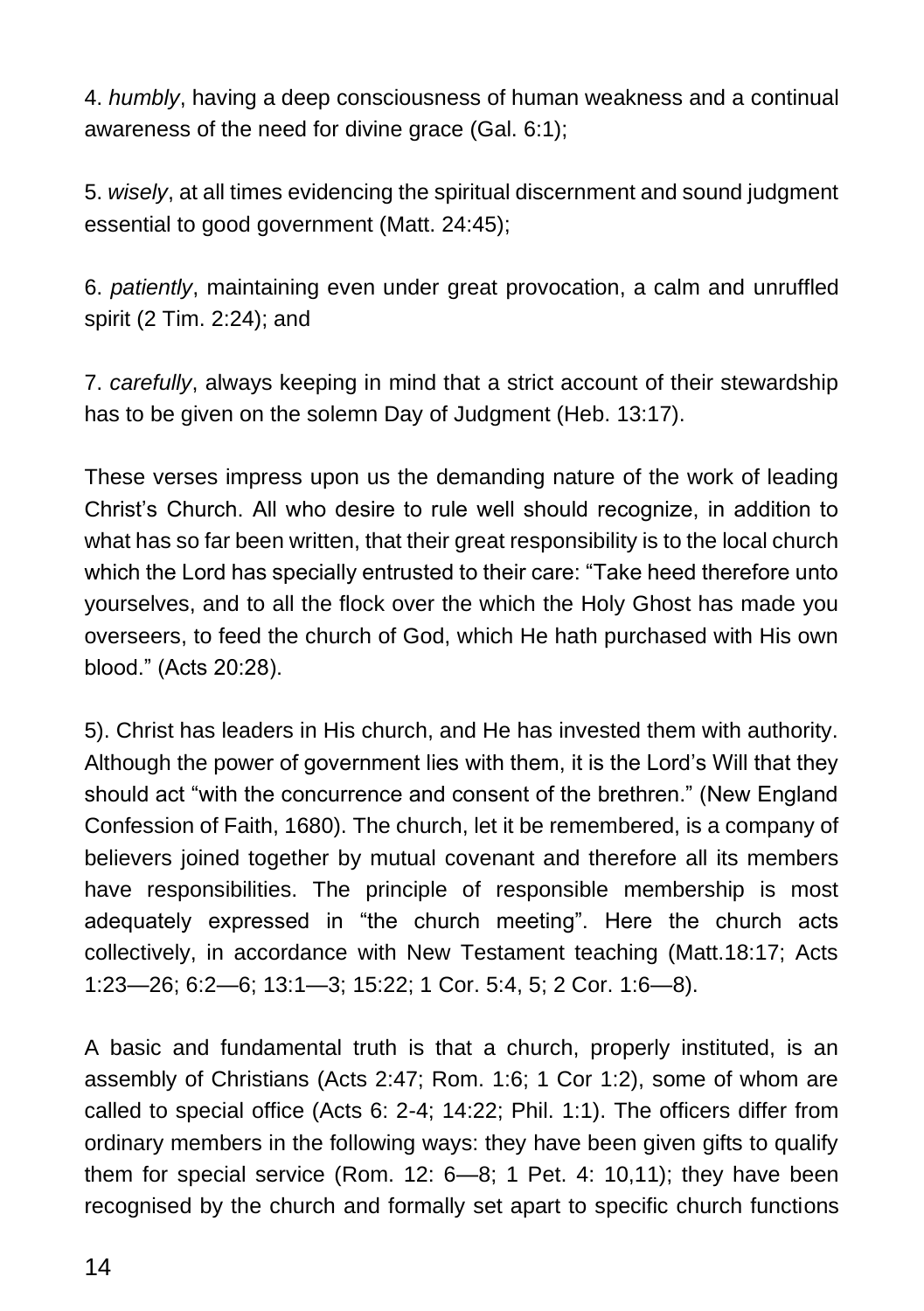(Acts 6:6; 15:5); they are invested with authority, to be exercised for the benefit of all (I Tim. 5:5, 12 — an authority similar in some respects to that manifested in the home); they have care of the whole church and are responsible for all its members (Acts 20:28; Phil. 2:26); and they give themselves completely to their particular ministries (Col. 4:17; 2 Tim. 4:5).

#### **Appointed Officers**

There are only two kinds of officers: some find specific predictions about this in the book of Isaiah. The Holy Spirit speaks through the prophet with reference to Gospel times, and He says: "I will also make thy *officers* (lit. overseers) peace, and thine *exactors* righteousness." (Isa. 60:17). There could be a hint here of the two kinds of officers which were to appear in the Christian Church: one to keep spiritual watch and the other to take responsibility for material and financial affairs. In another place, although he uses Old Testament terms familiar to him, he nevertheless seems to suggest the same two kinds of officebearers: "I will also take of them for *priests*, and for *Levites*, saith the Lord." (66:21). Priests, as we know, performed the duties of ordering divine worship and generally attending to the spiritual needs of the people (1 Sam. 2:28; 2 Chron. 15:5). The Levites' task was to "assist" the priests. They looked after the outer part of the sanctuary and acted as musicians, scribes and stewards (1 Chron. 9:19,32; 25:4,5 — "officers" means "writers"; 2 Chron. 35:3-15).

Although this is an example of "New Testament thought cast in Old Testament language", it does appear to point to a two-fold distribution of official services, such as we have now in Elders and Deacons.

The New Testament confirms that there should be only these two classes of office. In the making of this arrangement, the Lord has manifested His great wisdom and understanding, for He has adequately provided for the needs He knew each church would have. The needs would be "spiritual" and "material" and so there are two kinds of service (1 Pet. 4:11 — the verb translated "minister" means "serve" and from it we derive our word "deacon"). As Isaac Watts once wrote, "The church of Christ on earth is composed of spirits dwelling in flesh, and as the bishops or overseers (i.e. elders) chiefly exercise care towards the soul or spiritual part, so the chief care of the deacons seems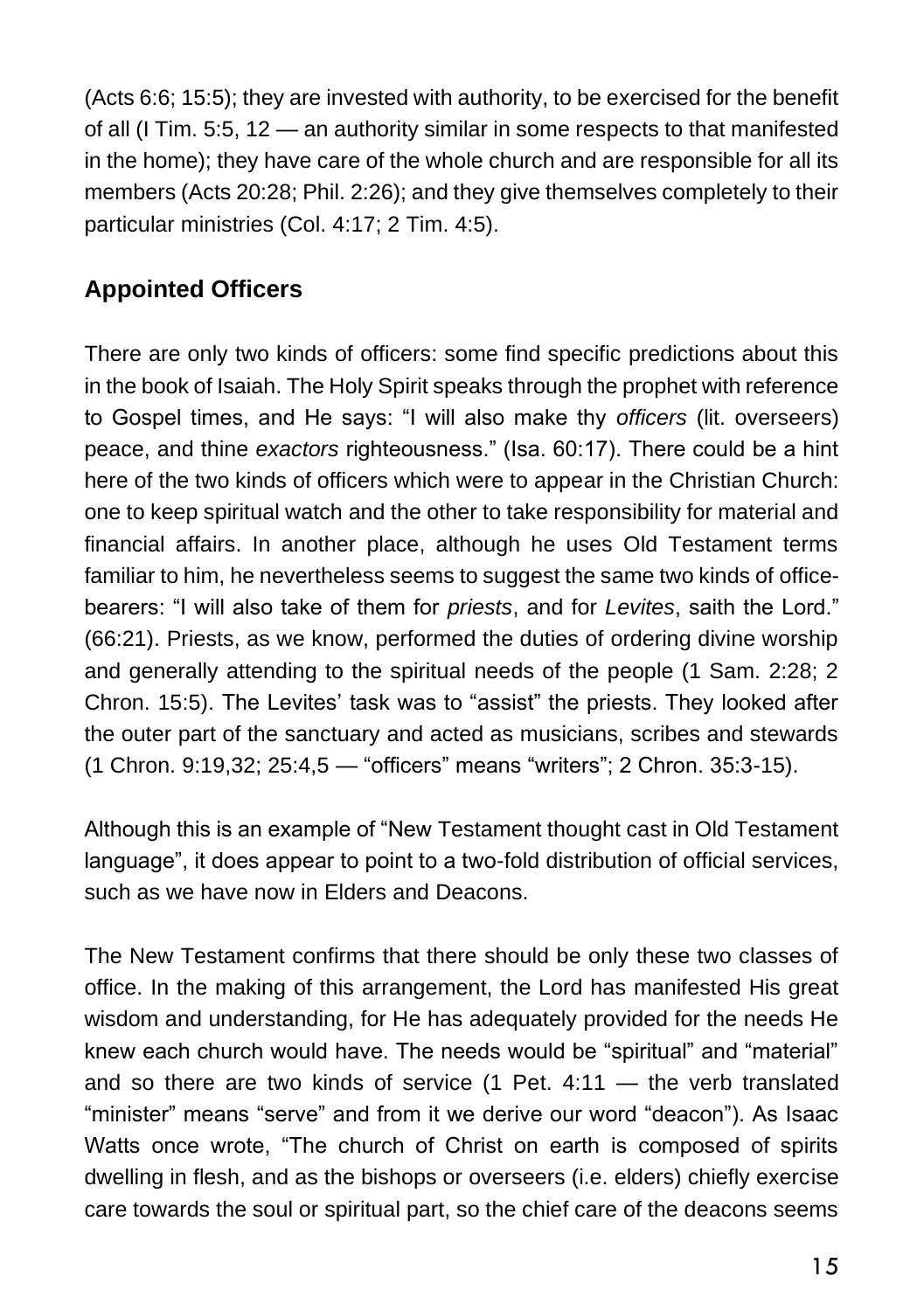to relate to the body, and things belonging to it." Now why do we believe that these are the only church officers to be appointed? Firstly, because under the apostolic organization of the early Christian churches, these two officers only were ordained (Acts 6: 1—6; 14:23); secondly, because when, in the epistles, directions are given respecting the qualifications and duties of church-officers, the officers specified are just two in number (I Tim. 3); and thirdly, because on the one occasion when Paul, in an inscription, mentions the members and officers of a church, he makes it clear that there were but these two orders of officers (Phil.1:1).

There is evidence to show that in the earliest times this scriptural pattern was carefully followed:

"Preaching through Countries and Cities, they (the apostles), appointed the firstfruits (of their labours), having first proved them by the Spirit, to be bishops and deacons of those who should afterwards believe." (Clement of Rome, writing to the Corinthians in AD 95).

"It is needful to abstain from all these things (i.e. the sins mentioned), being subject to the presbyters (or elders) and deacons, as unto God and Christ." (Polycarp, disciple of John and Minister at Smyrna, in a letter to the Philippians, dated AD 117).

"Appoint for yourselves, therefore, bishops and deacons worthy of the Lord, men who are meek, and not lovers of money, and true and approved." ("The Didache", a Handbook of Instruction, possibly written about AD 125).

#### **Elders or Rulers**

These officers described as "elders" or "bishops". Both words appear in the New Testament, but it is certain that they denote holders of the same office. See: Acts 20:17,28; Titus 1:5,7; 1 Pet. 5:1,2 - "overseers" is the word elsewhere rendered "bishops").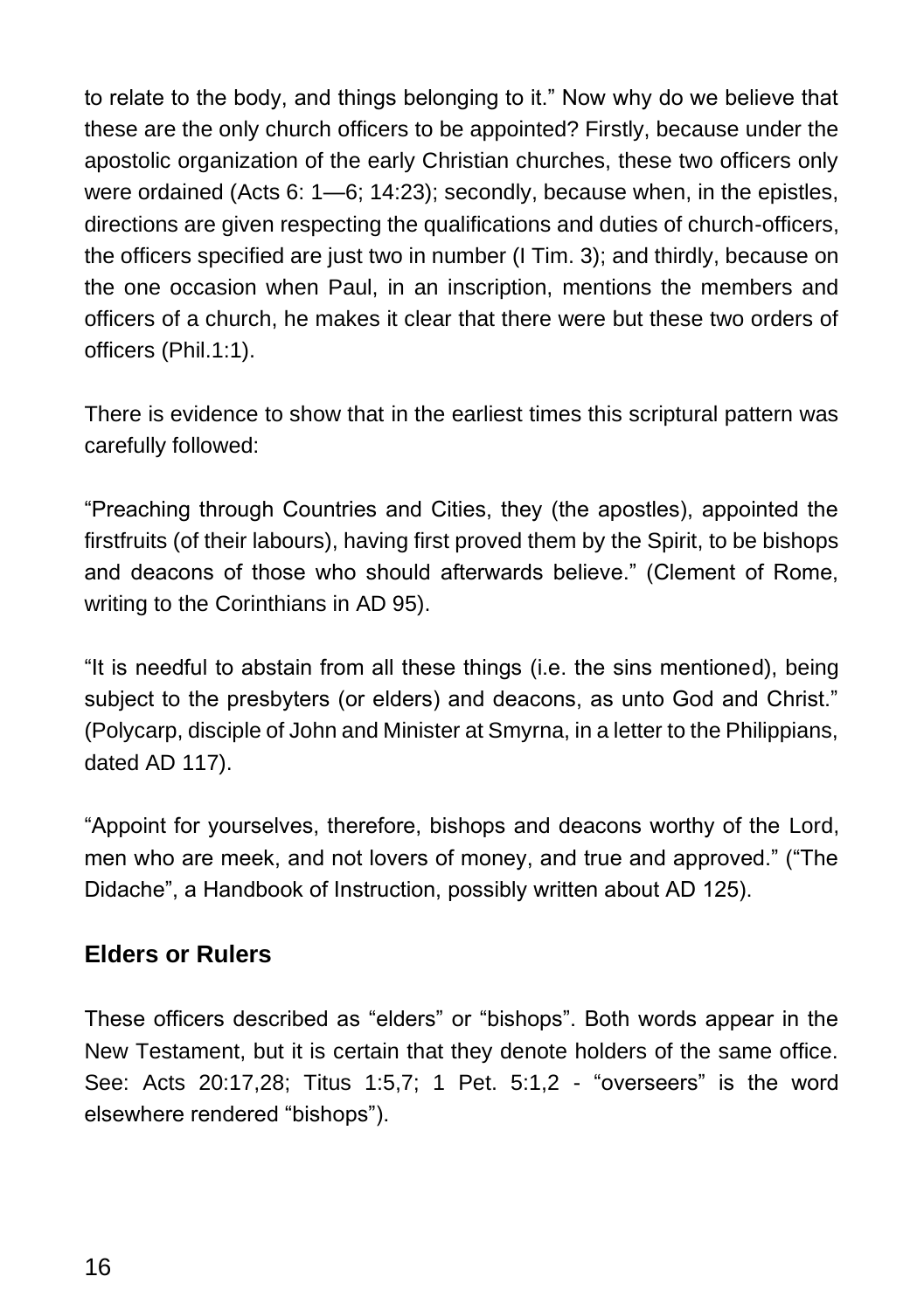It should be recognised - and as a fundamental principle - that the essential character of the Elders' office lies in *government*. The term "elder" conveys that idea. It denotes a "*ruler*".

Confirmation of this will be found in the following considerations:

a. "Elder' was a title borrowed from the Jews, among whom it described those with authority to govern. In earliest times the elders seem to have been the heads of the principal families, responsible for the ordering of affairs within the family circle (Exod. 3:16,18; 4: 29). Under Moses, elders had committed to their care the supervision of the whole nation, and the law made provision for recognized elders to act as judges in every city (Deut. 25:5-10; Josh. 20:4; Ruth 4:2,9). With the institution of the synagogue, a further stage of development was reached: the elders in the locality became the elders of the synagogue. Each synagogue had a bench of them to manage its affairs and conduct its discipline. These were the "rulers" (Lk. 5:22; Acts 13:15). Therefore, although the title was variously used among the Jews, the title was always expressive of authority and. government. As Dr. James Thornwell says: "the word elder denotes a ruler and nothing more."

b. The term "bishop" had been common among the Greeks. "In Athenian language", remarks Dr. J.B. Lightfoot, "It was used to designate commissioners appointed to regulate a new colony or acquisition." It occurs quite often in the Greek version of the Old Testament, known as the Septuagint (280—150 BC); and, as this had a wide circulation among Greek-speaking Jews before Christ came, it is likely that the term was chosen for church officers on account of its usage there. In that version it is used to describe "officers" (referred to as "captains"), "overseers" and "rulers" (Num. 31:14; 2 Kings 11:19; 2 Chron. 34:12). All are words denoting power of governments.

c. Other titles and descriptions of these office-bearers add support to the point we are now making. They are said to preside over Christian assemblies in harmony with Christ's purpose: "them which....are over you in the Lord" (1 Thess. 5:12); and it is acknowledged that they have responsibility as spiritual rulers: "them that have the rule over you." (Heb. 13:17; cf. 1 Tim. 5:17).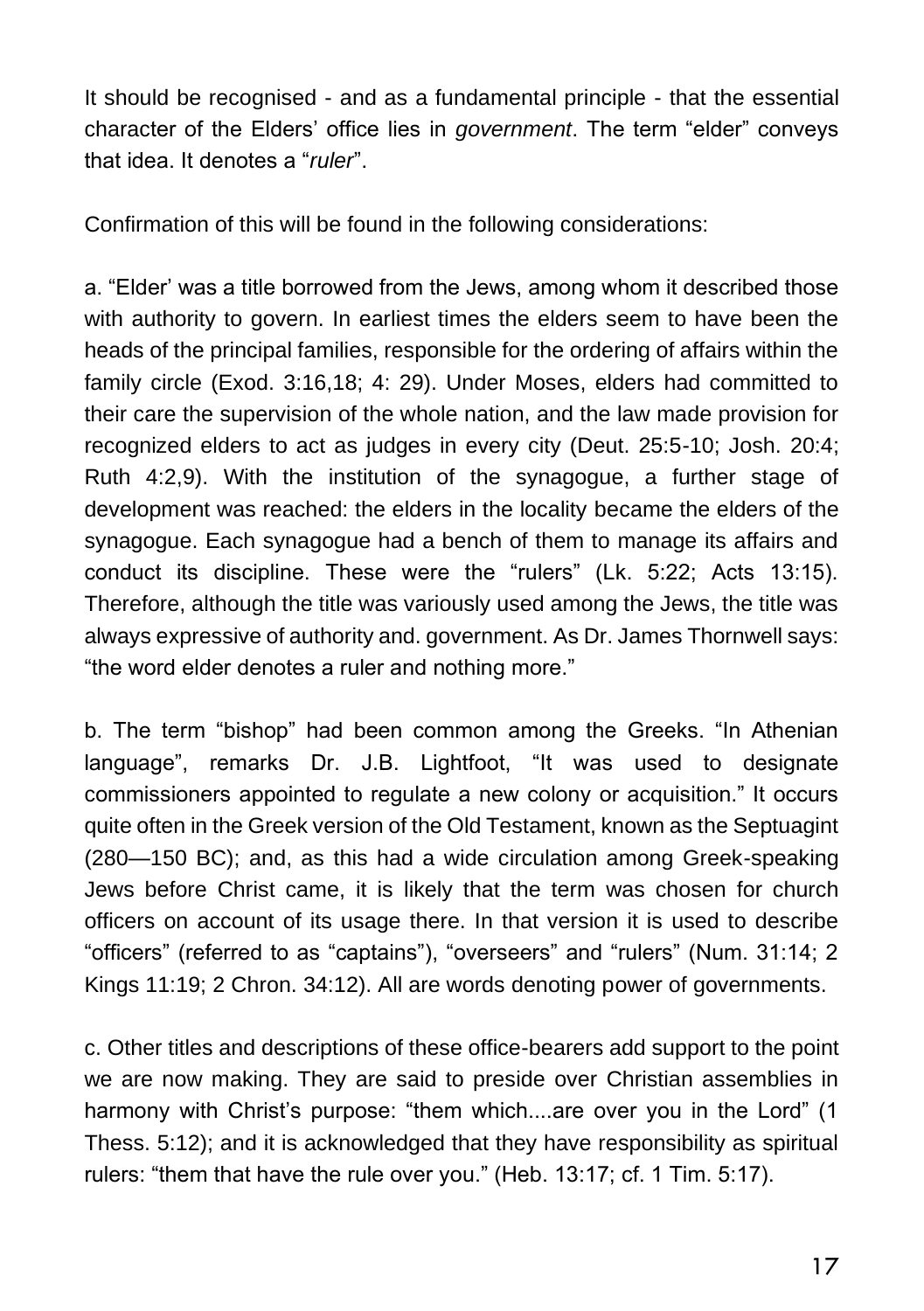The real function of eldership, then, concerns general control and superintendence; and elders who "rule" fulfil all the duties of their office. So, there is an office of authority and government in Christian churches, and those in that office are said to bear rule (Rom 12:8; Heb. 13:7, 17,24). The rulers are the elders or bishops of the church: "Let the *elders* that *rule* well be counted worthy of double honour." (1 Tim. 5:17; cf. 3:4,5).

The distinctive and sole duty of *elders* is to *rule*. This is *not* something that belongs to the church as a whole (as in Congregationalism).

- (i) The power of government is implied in the names given to church officers: Elders (Acts 14:23; 15:6; 20:17,28), Bishops (Phil. 1:1; 1 Tim. 3:1; Titus 1:7); Stewards ((Lk. 12:42; 1 Cor. 4:1; Titus 1:7), and, of course, Rulers (Rom. 12:6-8; 1 Tim. 3:5; 5:17; 1 Pet. 5:1,2 – "oversight").
- (ii) The gifts necessary to the exercise of church authority and church power are given not to all but only to some – church officers (Matt. 16:18,19; 28:19, 20; John 21:21-23; Rom. 12:4-8; 1 Cor. 12:28; Eph. 4:11,12).
- (iii) Church members are urged to respect, obey, and submit to the officers appointed as rulers (1 Thess. 5:12, 13; 1 Tim. 5:17; Heb. 13:7,17).
- (iv) The acts of church government are attributed to the recognised leaders of the church: whether preaching and teaching (Mk.16:15,16; Rom. 10:15; Titus 1:7-9), administering the sacraments (Matt. 28:19,20; 1 Cor. 4:1), ordaining men to service (Acts 6:2-6; 14:23; 1 Tim. 4:14), administering church discipline (1 Thess. 5:12, 13; 1 Tim. 5:19, 20; Titus 1:13; 3:10), or restoring repentant offenders (2 Cor. 2:6-8).
- (v) These officers are told to look after the church as its "overseers" (Acts 20:17, 28; 1 Pet. 5:1,2).

John Brown of Haddington rightly observes: "Great absurdity and confusion would ensue if even all adult believers should be admitted to govern the church. All would be rulers: who then would remain to be ruled?"

#### **Shepherding the Flock**

How are we to understand those scriptures which speak of elders as "shepherds" appointed to "feed" the church. Does not this imply that they are really preachers? No, it does not.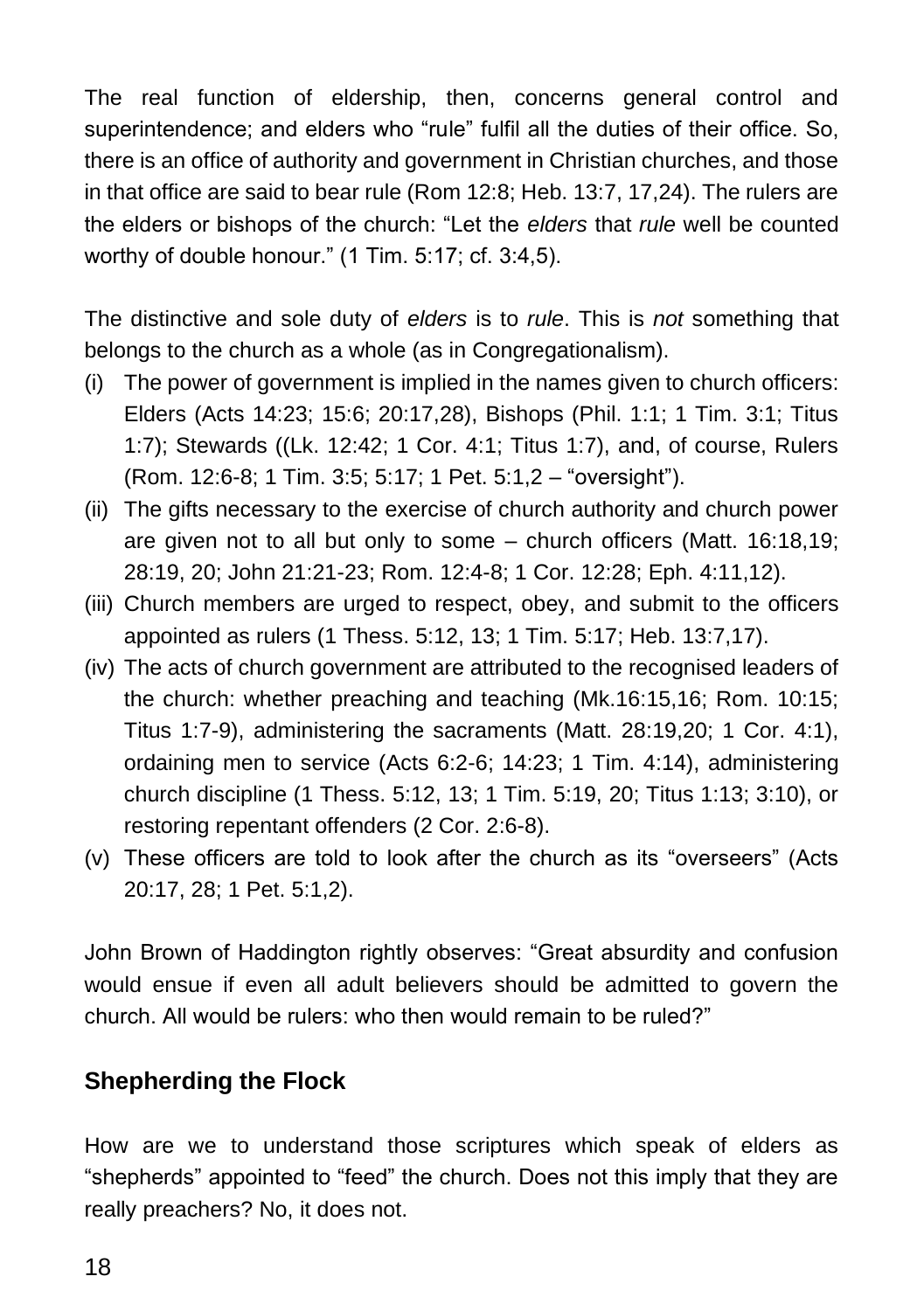In the Bible "shepherd" is a word used to describe "princes" and "rulers": "(The Lord) saith of Cyrus (the Persian king), he is my shepherd." (Isa. 44:28). "David my servant shall be king ever them; and they all shall have one shepherd." (Ezek. 37:24). "When he (the Assyrian) shall tread in our palaces, then shall we raise against him seven shepherds, and eight principal men (marginal reading: princes)." (Micah 5:5), Other examples may be found in Jer. 6:5; 22:22; Ezek. 34:1-24.

What then of this word "feed"? As used in the Old Testament, it has the idea of government and supervision in general, as the following verses show: "And all Israel gathered themselves together to David unto Hebron, saying … the Lord thy God said unto thee, Thou shalt feed my people Israel, and thou shalt be ruler over my people Israel." (1 Chron. 11:2) "The judges of Israel.... I commanded to feed my people." (1 Chron. 17:16) "Feed thy people with thy rod, the flock of thine heritage." (Micah 7:14). In each case, the marginal reading is "rule" since that is the real meaning of the word. Dr. William Wilson, in his "Old Testament Word. Studies", says that when the word is used metaphorically like this, it always means "*to lead or guide as a shepherd.*"

This prepares us, I suggest, for New Testament references which speak of elders as "shepherds" (or pastors" the same word) whose duty is to "feed" the Lord's people. The work of "shepherds", involving management and supervision, is carefully distinguished from the work of "teachers": "He (Christ) gave some, apostles; and some, prophets; and some, evangelists; and some, pastors (or shepherds) and teachers." (Eph. 4:11). As for the shepherd's duty, it is undoubtedly to "feed"; but, as Professor T.M. Lindsay observes, "the word translated 'feed' means to shepherd, and (it) implies more the idea of government and guidance than of instruction, So the meaning of the word is exactly the same as its Old Testament equivalent. Paul therefore reminds the Ephesian elders that the Holy Ghost has made them "overseers" so that they might "feed (or shepherd) the church of God." (Acts 20:28). Peter also exhorts elders to "feed the flock" and then carefully explains what he means, telling them to use their authority of oversight but with real care to avoid domination and oppression (I Pet. 5:1-3).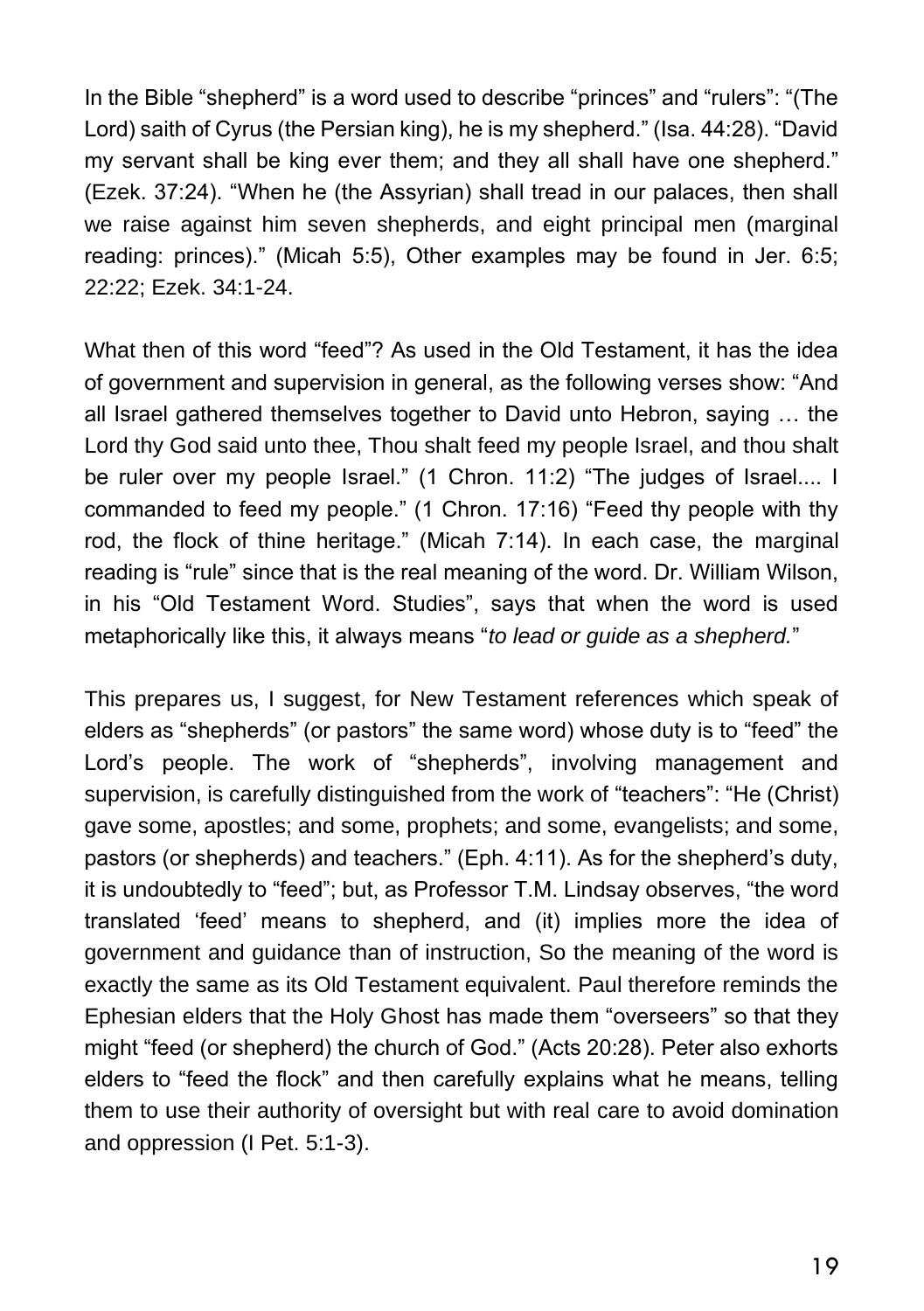We conclude that eldership is properly understood in terms of government. A man who is an elder is to be considered a "ruler", not necessarily a public "preacher" er "teacher". He must, of course, be "apt to teach" (1 Tim. 3:2) because his ruling work requires that he should "admonish", "exhort" and "convince (I Thess. 5:12; Titus 1:9). It may also be necessary for him, in the event of the need arising, to look after the church by expounding the Scriptures publicly. However, an elder's duties, *in and of themselves*, do *not* include regular public speaking.

#### **Teaching and Ruling**

The Bible teaches that an elder may, in addition to his duties, be called to the public teaching ministry. There is ground then for the distinction historically made in the Reformed Churches between Teaching and Ruling Elders. "There are two offices that are permanent, 'government' and. the 'care of the poor'. Those who governed were, in my opinion, elders chosen out of the laymen of each congregation, who, together with the bishops (or ministers), bore rule in the correction of morals and in the exercise of discipline." (John Calvin in his "*Institutes*').

In case any should feel that all this is doctrinal "hair-splitting", let it be said right now that the distinction being made is both biblical and important, and that the failure to recognise it has resulted in confusion and tragic spiritual loss for many of our churches.

Let us state the position as clearly as we can: evidence has been produced showing that while all elders are entrusted with the government and spiritual oversight of the church, an elder might *also* be called into the Ministry. Now when this happens, he is still an elder and he continues to function as one, but he is now "a Teaching Elder". This is the biblical and reformed position. Already scriptures have been quoted in support of it, but what further evidence is there for distinguishing between Ruling and Teaching Elders?

(i) The model which the apostles followed when providing for the future regulation of the church was that of the Jewish synagogue (James 2:2 – "your assembly", literally, "your synagogue"), and we do know that each synagogue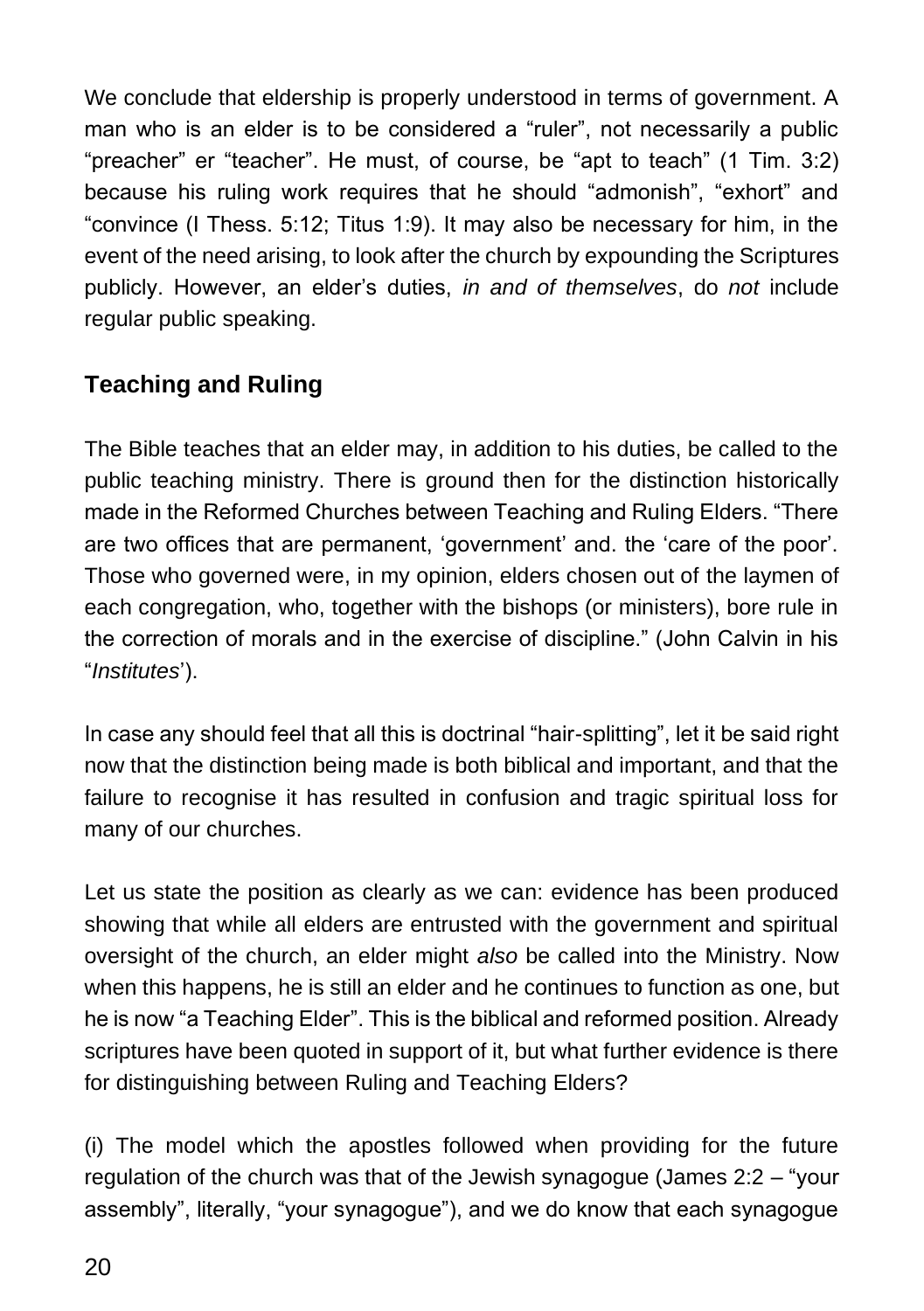had an eldership (Acts 13:14,15) as well as regular preaching on the Sabbath day (Acts 15:21). What is not generally known and understood is that, while all elders were responsible for spiritual management, not all were involved in the public ministry of the Word. Dr. John Lightfoot, deservedly renowned for his knowledge of the ancient Jewish writings, says: "We may observe from whence the apostle taketh his expressions, when he speaketh of some elders ruling and labouring in word and doctrine, and some not; namely, from the same platform and constitution of the synagogue, where the 'ruler of the synagogues was more singularly for ruling the affairs of the synagogue, yet was he ever a student in divinity; and the 'minister of the congregation', labouring in the word, and reading of the law, and in doctrine, about the preaching of it: both these together are sometimes called jointly 'the rulers of the synagogue', being both elders, that ruled.'

(ii) Whenever elders are mentioned in the New Testament the word is in the plural. We read, for example, of supplies being sent from Antioch to "the *elders*" of the church at Jerusalem (Acts 11:30). Paul and Barnabas, visiting again the newly-founded churches in Lystra, Iconium and Antioch, ordained "*elders* in every church" (Acts 14:23). From Miletus Paul sent to Ephesus and called for "the *elders* of the church" in that place (Acts 20:17). Titus, as an apostolic delegate in Crete, was told. to ordain "*elders* in every city" (Titus 1:5). The sick are exhorted, in certain circumstances, to call for "the elders of the church" (James 5:14). In all the apostolic churches this was the pattern. Now if, as some would have us believe, there is no distinction between Ruling and Teaching Elders and all elders are scripturally commissioned to teach as well as rule, then all the early churches, no matter how small, must have had a number of brethren gifted for public teaching, *all of whom were financially supported by the church* (see:1 Cor. 9: 14; 1 Tim 5:17,18). Is that really conceivable?

Dr. Robert Dabney has some pertinent things to say about this: "Some of the churches, as Jerusalem and Antioch, were so large that they employed many preachers at home. This we grant (Acts 13:1). But as to the vast majority of the primitive churches, we utterly deny it. Many of them were the handfuls of Christians collected by the first labours of the apostles, and meeting in private houses. History tells us that the little island of Crete had one hundred 'cities';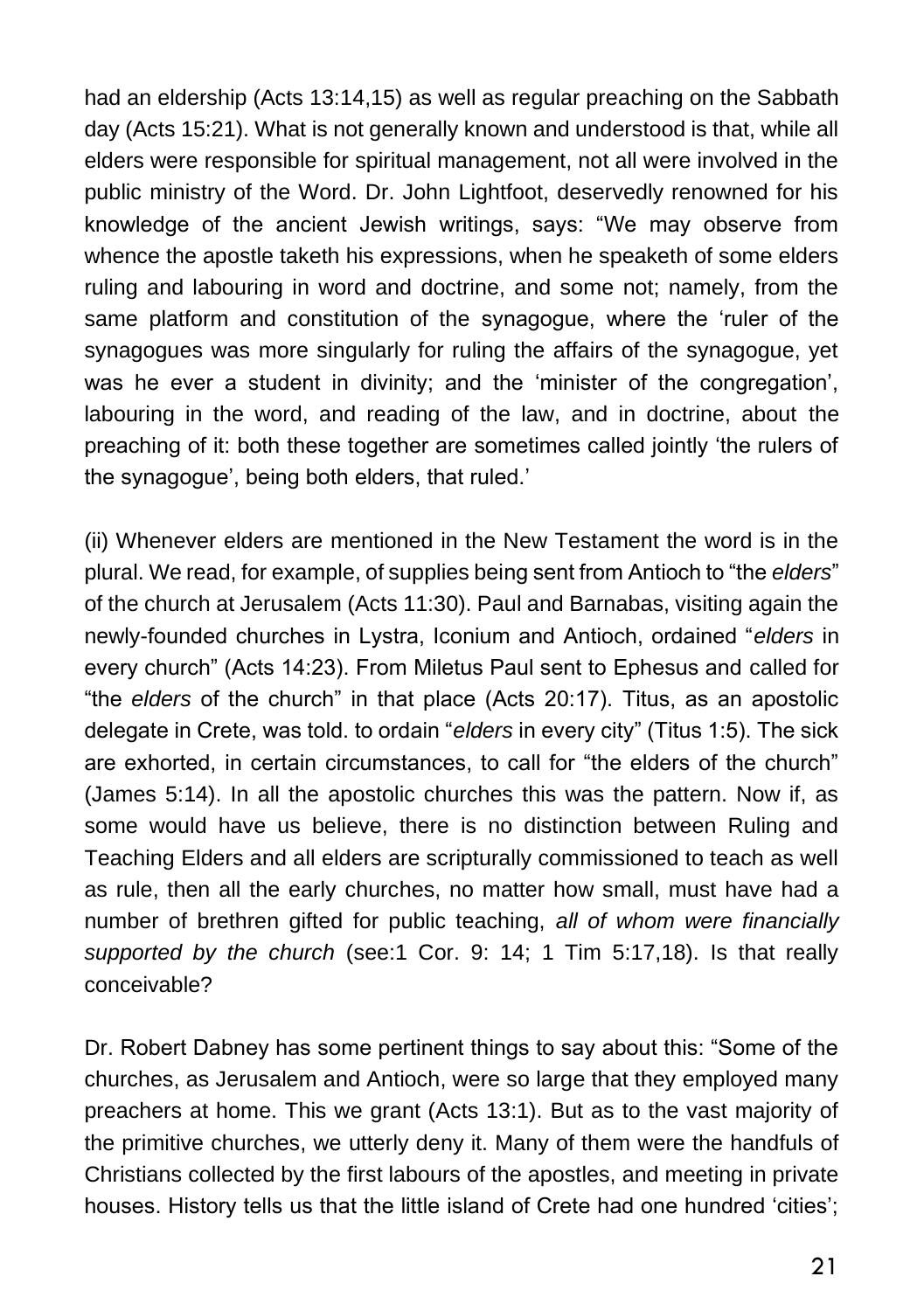that is, 'walled towns', of which the most were nothing more than villages; yet Titus was to ordain a plurality of elders in every one of these where there were Christians.' Let us press the point home. How many churches today are able to ordain and then support a number of brethren qualified to preach? Very few indeed. If that is the apostolic plan, it seems quite impracticable. But if the majority of elders in our churches are Ruling Elders, and only some are called publicly to teach, it is a plan which certainly can be followed.

(iii) In one passage, Paul makes a list of spiritual gifts. He includes those which were miraculous and temporary, but he also mentions the ordinary gifts which would be permanent. He says: "God hath set some in the church, first apostles, secondarily prophets, thirdly teachers, after that, miracles, then gifts of healing, helps, governments, diversities of tongues." (I Cor. 12:28). "Helps" are commonly understood to be "deacons, who assist church-rulers in providing for the table of the Lord, the Ministers and the poor." (Dr. John Brown). "Governments" must surely refer to Ruling Elders, government being their principal work; while "teachers" will be such elders as are gifted and called to expound the Scriptures, best described as Teaching Elders.

(iv) In another place, the apostle specifies the different gifts exercised by officebearers in the church (Rom. 12:6-8); and he teaches that they are basically of two kinds: spiritual and practical. These alternate through his list; and, to make things plain, we will set them down in the following way:

- "prophecy" (an extraordinary gift, now ceased)
- "he that teacheth/ "he that exhorteth" (teaching was followed by exhortation - Acts 14: 21 ,22)
- "he that ruleth" (the word to describe an elder's work 1 Tim. 5:17)
- "ministry" ('diaconia' the word for the deacons' work)
- "he that giveth" (lit. "distributeth") (the external aspect of the work providing for the needy)
- "he that showeth mercy" (the internal aspect of the work showing sympathy and compassion)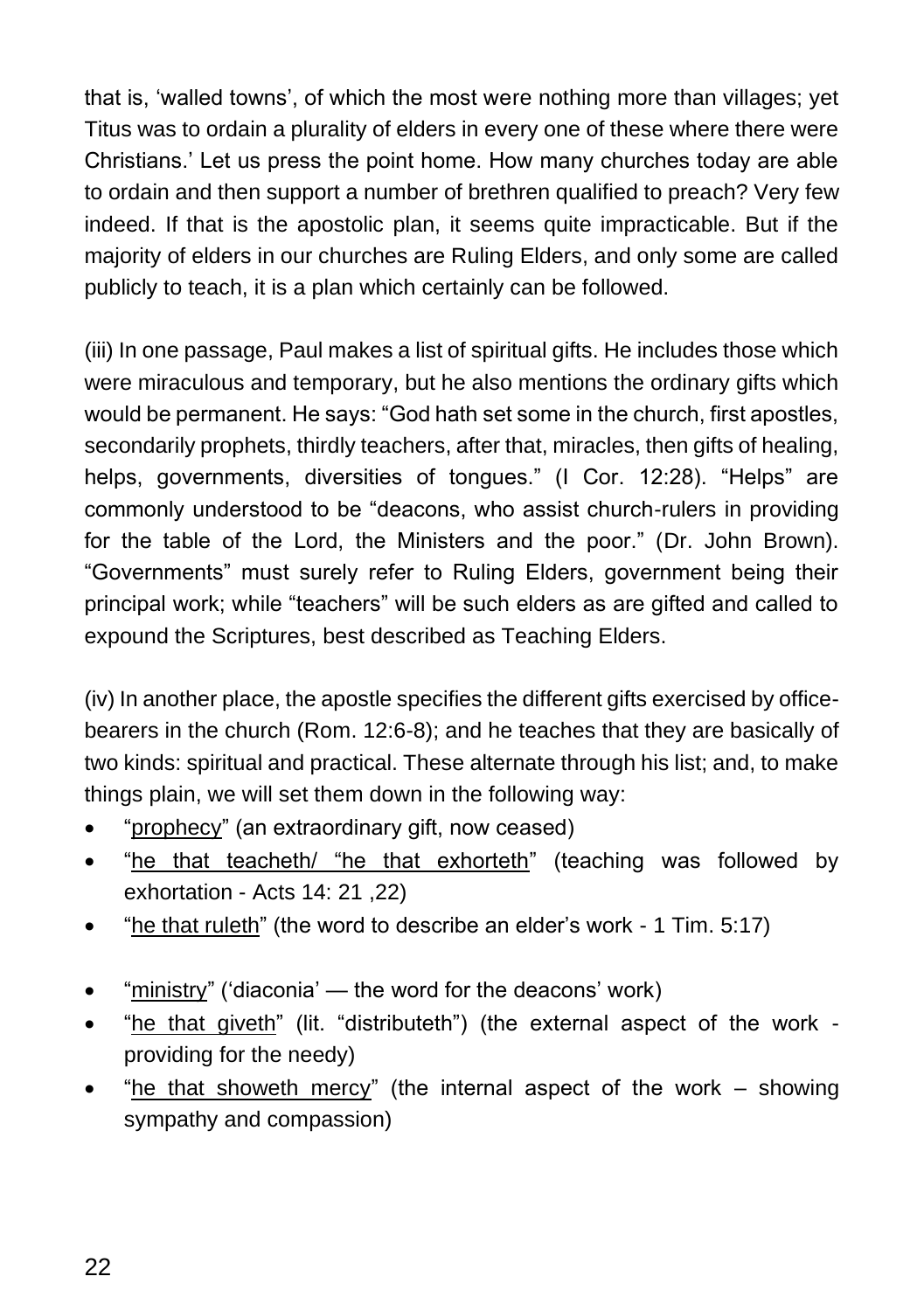There is a clear distinction within the eldership here (the first list). While some elders are recognized as public teachers ("he that teacheth"/"he that exhorteth", others are simply rulers ("he that ruleth").

(v) As the ascended Lord, our Saviour bestowed gifts to His church: "He gave some, apostles; and some, prophets; and some, evangelists; and some, pastors (shepherds) and teachers." (Eph. 4:11). The last two were permanent for the local church. When it says "and some pastors and teachers" the same order of office is meant (otherwise it would read "and some pastors and some teachers"), but the elders are evidently of different kinds and, what is more to the point, of the kinds we have already mentioned ("pastors" and "teachers").

(vi) One verse, on account of its importance, has to be quoted: "Let the elders that rule well be counted worthy of double honour, especially they who labour in the word and doctrine." (I Tim. 5:17). This shows that there is indeed a divinely ordained difference within the eldership. I believe that Dr. David King of Glasgow has given the sense exactly when he wrote: "The general description of elders is, that they are all rulers - ministers are included in that description - and the specific peculiarity by which some are distinguished from the rest is, that, besides ruling, they labour in word and doctrine." I will only add this: if all elders are called to "rule" and "preach", as some maintain, how is it that Paul wants "double honour" given to those who only do half of what they are supposed to do?

(vii) Finally, Hebrews chapter 13 deserves both mention and emphasis. Those referred to in verse 7 appear to have been their Teaching Elders: "Remember them which have the rule over you, *who have spoken unto you the Word of God*: whose faith follow...". Further on, in verse 17, there is a separate and quite distinct exhortation concerning their Ruling Elders: "*Obey them that have the rule over you*, and submit yourselves: for they watch for your souls..." Then, at the very end of the chapter, (verse 24), the apostle sends his greetings to the whole eldership and the wording here is significant: "Salute *all them that have the rule over you*..."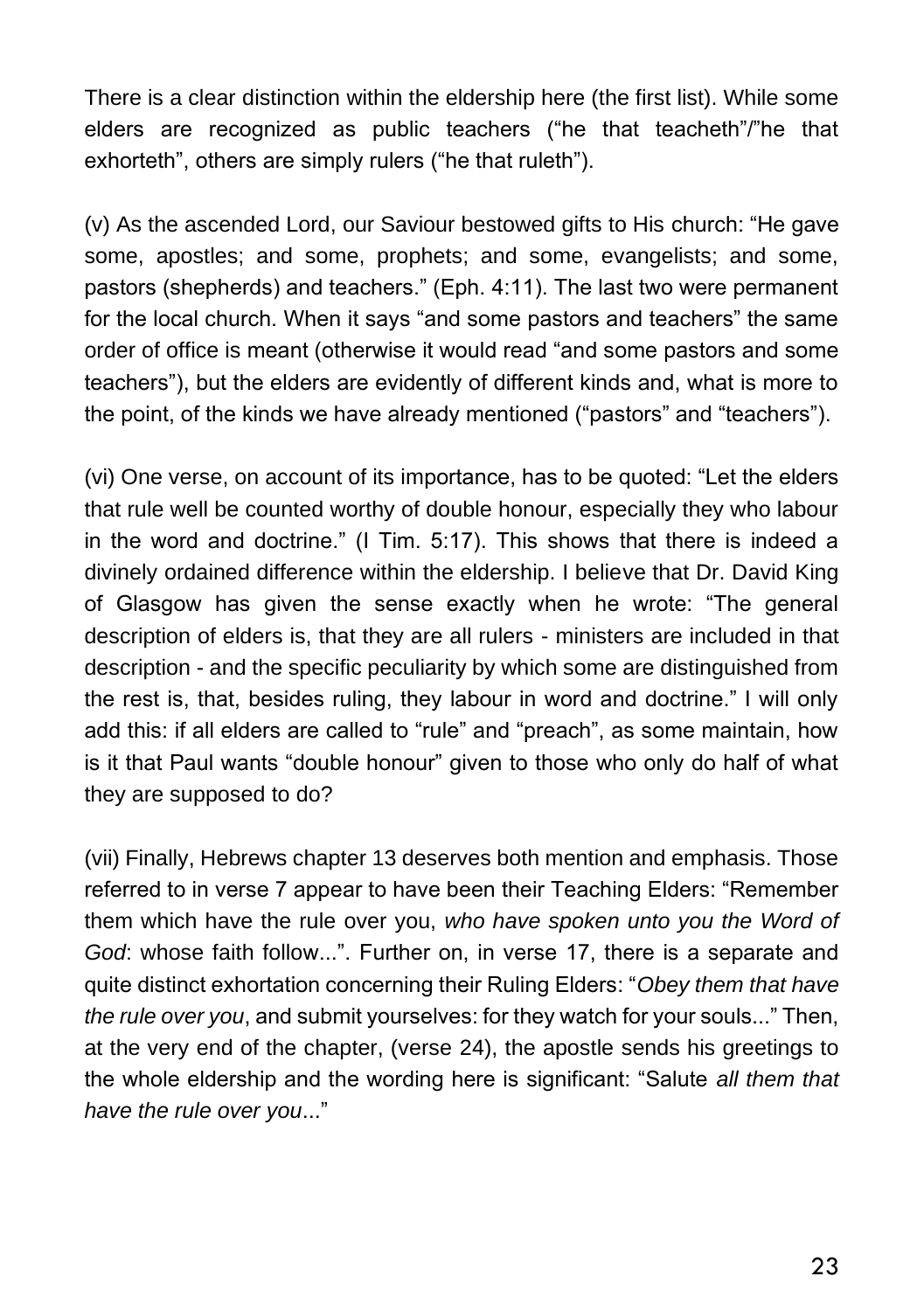#### **A Good Work**

This is the plain teaching of God's Word. Those set apart to the holy office of eldership must never view it carnally in terms of privilege and honour. The Bible calls it "a good work" and elders must do that work for the glory of God and the blessing of immortal souls. They have their mandate. They must either "rule well" or, in answer to the special call of God, they must "rule well" and "labour in the word and doctrine." Only if they "give themselves" to the work, attending regularly and diligently to the needs of the local church entrusted to their care, can they expect to hear on the solemn day of reckoning, "*Well done, thou good and faithful servant*" (Matt. 25:21,23).

### **WORDS WORTH REMEMBERING**

As a church we have been very thankful for the ministry we have received from those who have very kindly visited us on Lord's Days and preached God's Word to us. Recently we were blessed with the ministry of Pastor Christopher Buss, who is now retired and living in Melksham. In his sermon on "Fear not", in Isaiah 54, verse 4, he aptly cited the following words:

> *Strong things have been created in this world. The mountain is strong, but iron cuts through it. Iron is strong, but fire melts it. Fire is strong, but water quenches it. Water is strong, but clouds evaporate it. Clouds are strong, but wind scatters it. Man is strong, but fear casts him down. Fear is strong, but sleep overcomes it. Sleep is strong, but death surpasses it. And, by God's mercy and grace. we survive it, Fear not.*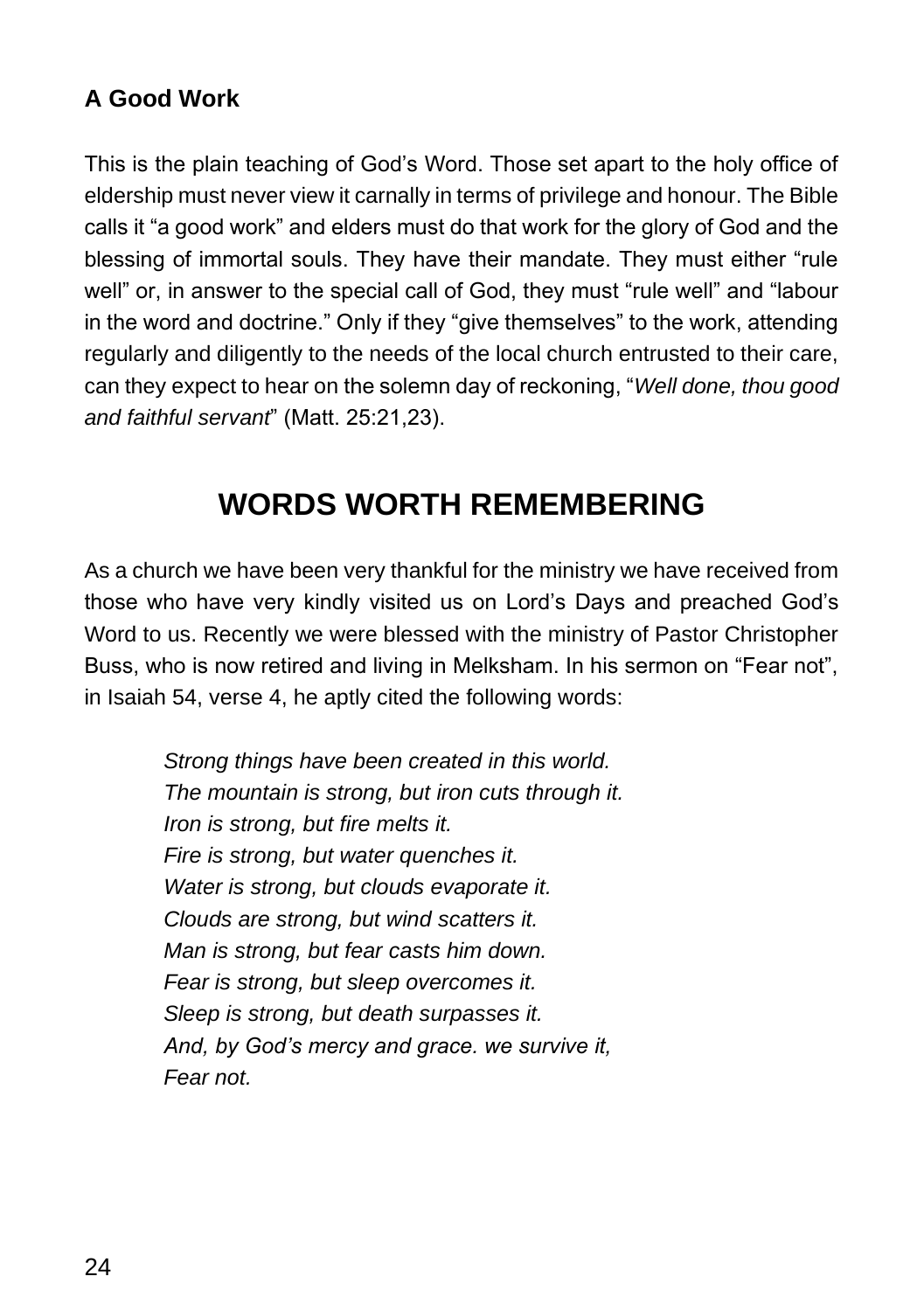## **THE AUTHORISED VERSION AND NEW TRANSLATIONS**

#### **Dr. Martyn Lloyd-Jones**

*Part of an address given at the National Bible Rally in the Royal Albert Hall, London, on 24th October, 1961*

I suppose that the most popular of all the proposals at the present moment is to have a new translation of the Bible… The argument is that people are not reading the Bible any longer because they do not understand its language – particularly the archaic terms – what does your modern man… know about justification, sanctification, and all these Biblical terms? And so we are told the one thing that is necessary is to have a translation that Tom, Dick and Harry will understand, and I began to feel about six months ago that we had almost reached the stage in which the Authorised Version was being dismissed, to be thrown into the limbo of things forgotten, no longer of any value. Need I apologise for saying a word in favour of the Authorised Version in this gathering? Well, whatever you may think, I am going to do it without any apology.

Let us, first of all, be clear about the basic proposition laid down by the Protestant Reformers, that we must have a Bible which is, as they put it, 'understanded of the people'. That is common sense; that is obvious. We all agree too that we must never be obscurantist. We must never approach the Bible in a mere antiquarian spirit. Nobody wants to be like that, or to defend such attitudes. But there is a very grave danger incipient in much of the argument that is being presented today for these new translations. There is a danger, I say, of our surrendering something that is vital and essential.

Look at it like this. Take this argument that the modern man does not understand such terms as 'justification', 'sanctification', and so on. I want to ask a question:. When did the ordinary man ever understand those terms? … Consider the colliers to whom John Wesley and George Whitfield used to preach in the 18th century. Did they understand them? They had not even been to a day school, an elementary school. They could not read, they could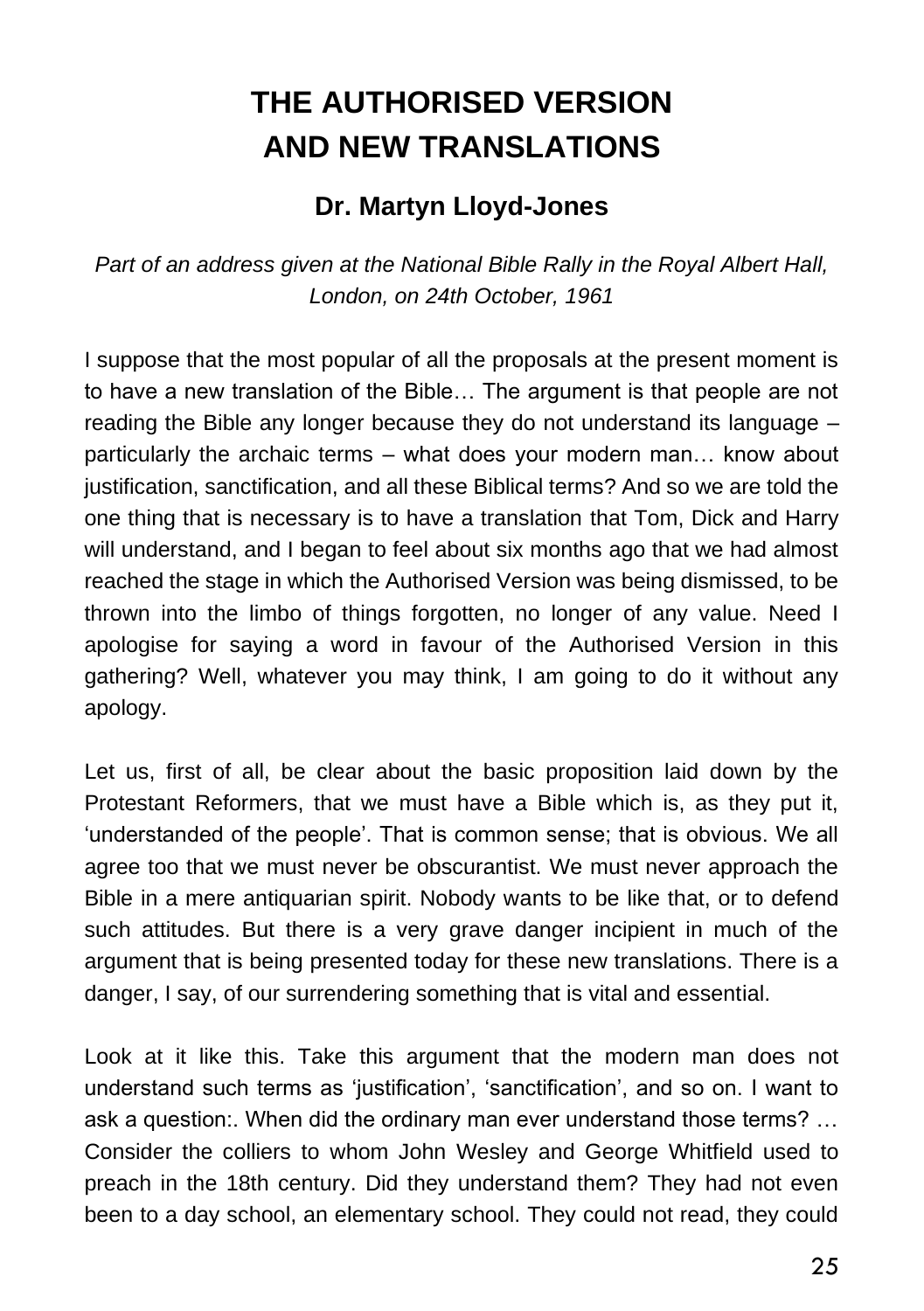not write. Yet these were the terms which they heard, and the Authorised Version was the version used. The common people have never understood these terms. However, I want to add something to this. We must be very careful in using such an argument against the Authorised Version, for the reason that the very nature and character of the truth which the Bible presents to us is such that it is extremely difficult to put into words at all. We are not describing an animal or a machine; we are concerned here with something which is spiritual, something which does not belong to this world at all, and which, as the apostle Paul in writing to the Corinthians reminds us, 'the princes of this world' do not know. Human wisdom is of no value here; it is a spiritual truth; it is something that is altogether different. This is truth about God primarily, and because of that it is a mystery. There is a glory attached to it, there is a wonder, and something which is amazing. The apostle Paul, who probably understood it better than most, looking at its contents, stands back and says, 'Great is the mystery of godliness' (1 Tim 3:16).

Yet we are told, it must be put in such simple terms and language that anybody taking it up and reading it is going to understand all about it. My friends, this is nothing but sheer nonsense! What we must do is to educate the masses of the people up to the Bible, not bring the Bible down to their level. One of the greatest troubles in life today is that everything is being brought down to the same level, everything is cheapened. The common man is made the standard of authority; he decides everything, and everything has to be brought down to him. You are getting it on your wireless, your television, in your newspapers; everywhere standards are coming down and down. Are we to do that with the Word of God? I say, No! What has happened in the past has been this: an ignorant, an illiterate people in this country and in foreign countries, coming into salvation, have been educated up to the Book and have begun to understand it, to glory in it, and to praise God for it. I am here to say that we need to do the same at this present time. What we need is therefore, not to replace the Authorised Version with what, I am tempted at times to call, the ITV edition of the Bible. We need rather to reach and train people up to the standard and the language, the dignity and the glory of the old Authorised Version….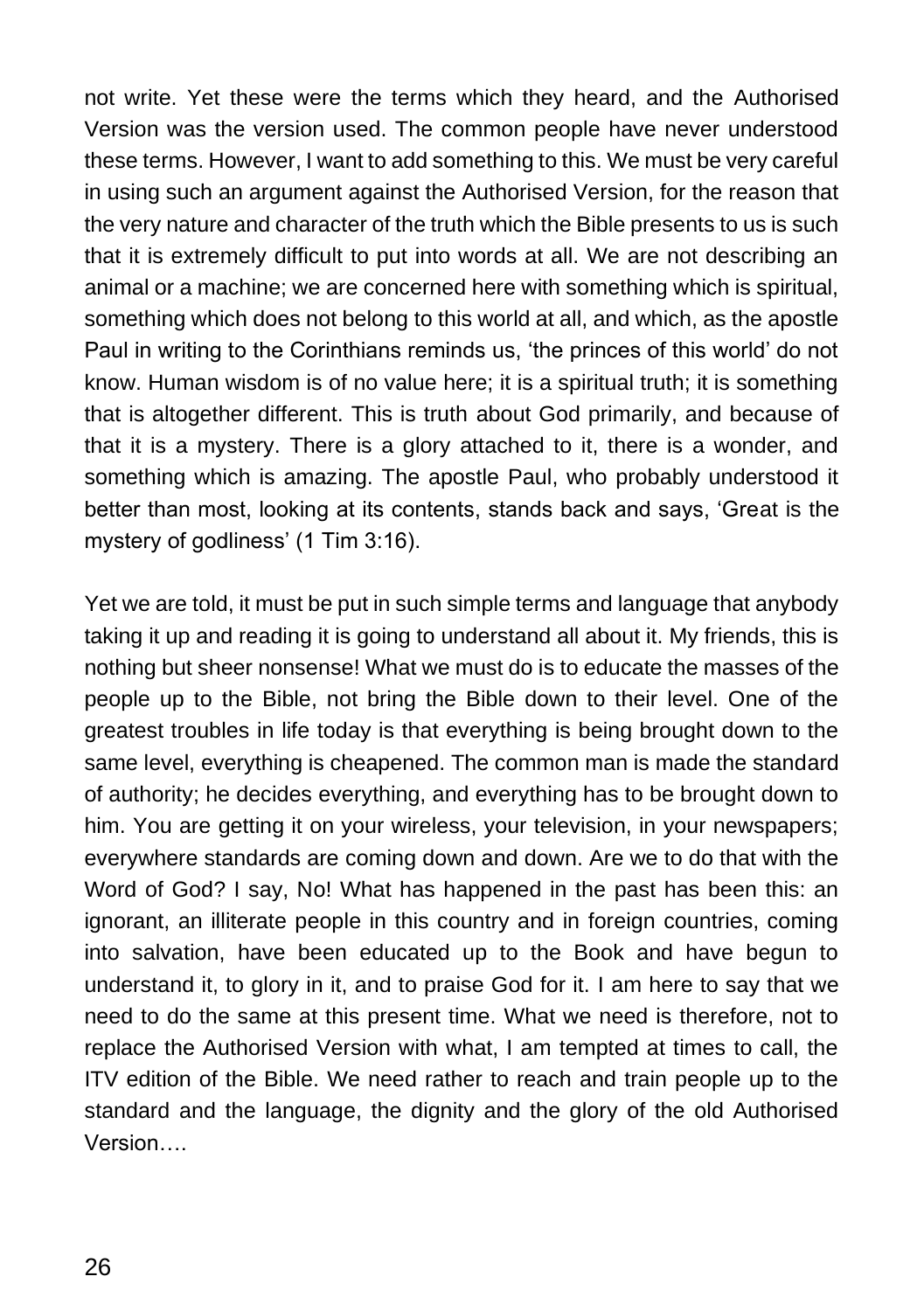Very well, my friends, let me say a word for the old book, the old Authorised Version. It was translated by fifty-four men, every one of them a great scholar, and published in 1611.

Here is another thing to commend it to you: this Authorised Version came out at a time when the church had not yet divided into Anglican and Nonconformist. I think there is an advantage even in that. They were all still as one, with very few exceptions, when the Authorised version was produced.

Another important point to remember is this. The Authorised Version was produced some time after that great climactic event which we call the Protestant Reformation. There had been time by then to see some of the terrible horrors of Rome, and all she stood for. The early Reformers had too much on their plate, as it were; Luther may have left many gaps; but when this translation was produced, there had been time for men to be able to see Rome for what she really was. These translators were all men who were orthodox in the faith. They believed that the Bible is the infallible Word of God and they submitted to it as the final authority, as against the spurious claims of Rome, as against the appeals to the Church Fathers, and everything else.

Here, I say, were fifty-four men, scholars and saintly, who were utterly submitted to the Book. You have never had that in any other version. Here, and here alone, you have a body of men who were absolutely committed to it, who gave themselves to it, who did not want to correct or sit in judgment on it, whose only concern and desire was to translate and interpret it for the masses of the people.

In view of all this, my argument is that the answer does not lie in producing new translations; they are coming out almost every week, but are they truly aiding the situation? No, and for this reason: men no longer read the Bible not because they cannot understand its language, but because they do not believe in it. They do not believe in God; they do not want it. Their problem is not one of language and of terminology; it is the state of the heart. Therefore what do we do about it? It seems to me there is only one thing to do, the thing that has always been done in the past: we must preach it and our preaching must be wholly based upon its authority.